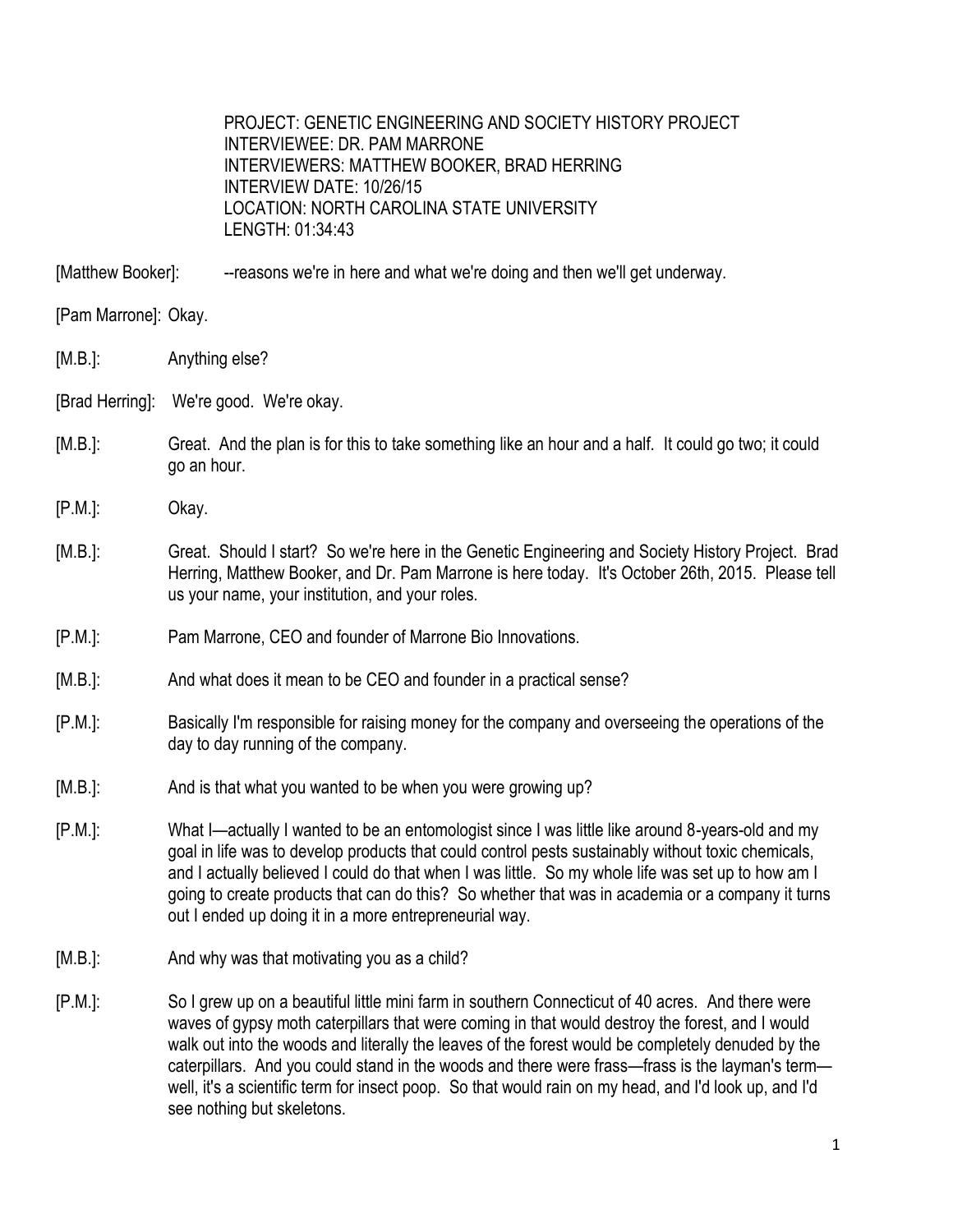And so there was this dogwood tree right by the kitchen window that was being skeletonized by the gypsy moths. And my father wanted to save it, so he went out to the store, and he got a toxic chemical, and he sprayed it. And it killed the caterpillars, but it also killed the bees and the lady beetles and the lacy wings.

And my mother was so furious she dragged me out, and she said look what your father did, and we looked at all the dead bees and such, and she banned him from ever using that. And from that time on they were organic in everything they did. So that had a very strong influence on me, and I decided I was going to find products that could control pests more naturally, sustainably.

### [00:02:33]

- [M.B.]: And you didn't think that these products were already being created by industry or were available?
- [P.M.]: Well, my father being an early adopter went to the store to find an alternative and found BT so Serengesis [Bacillus thuringiensis] based product from the local hardware store. And he tried it, and it is a bacterium that controls insects -, caterpillars. And he tried, and he sprayed it, and I said well, Dad what do you think? And he goes well; I don't know if it works, but it's good for the environment and makes your mother happy.

So that stuck in my mind that there's got to be other things besides BT that you could use—that you could discover. And I did a lot of research. I wrote to the USDA. They sent me a grainy black and white brochure about insect—integrated pest management - IPM. Which I didn't know was just being formed as a science at the time when I was little. So that had a huge influence on what I decided to do, and I pursued it without stop the whole—my whole career.

- [M.B.]: Okay, so to put some dates on this you start college as an undergrad around?
- [P.M.]: '74.
- [M.B.]: 1974 and you knew that you wanted to be an entomologist?
- [P.M.]: Oh yeah, so I picked a school that had a good entomology department Cornell and went there as an undergraduate entomology major, yes.
- [M.B.]: And did you have mentors or people in your world as an undergraduate who were important in maintaining that disciplinary interest or did you simply drive yourself?
- [P.M.]: There was a professor Dr. George Eickwort. Unfortunately he died on a bee collecting trip in Brazil. And he took me under his wing, and I actually served as an intern. Actually digging up bee nests on campus—wild bee nests and marking bees and then—with colored paint and then seeing where they flew around. And he was a really really good mentor and helped—really helped me through a lot of things at Cornell. So he got me a real foundation for what I wanted to be in as an entomologist.

[00:04:34]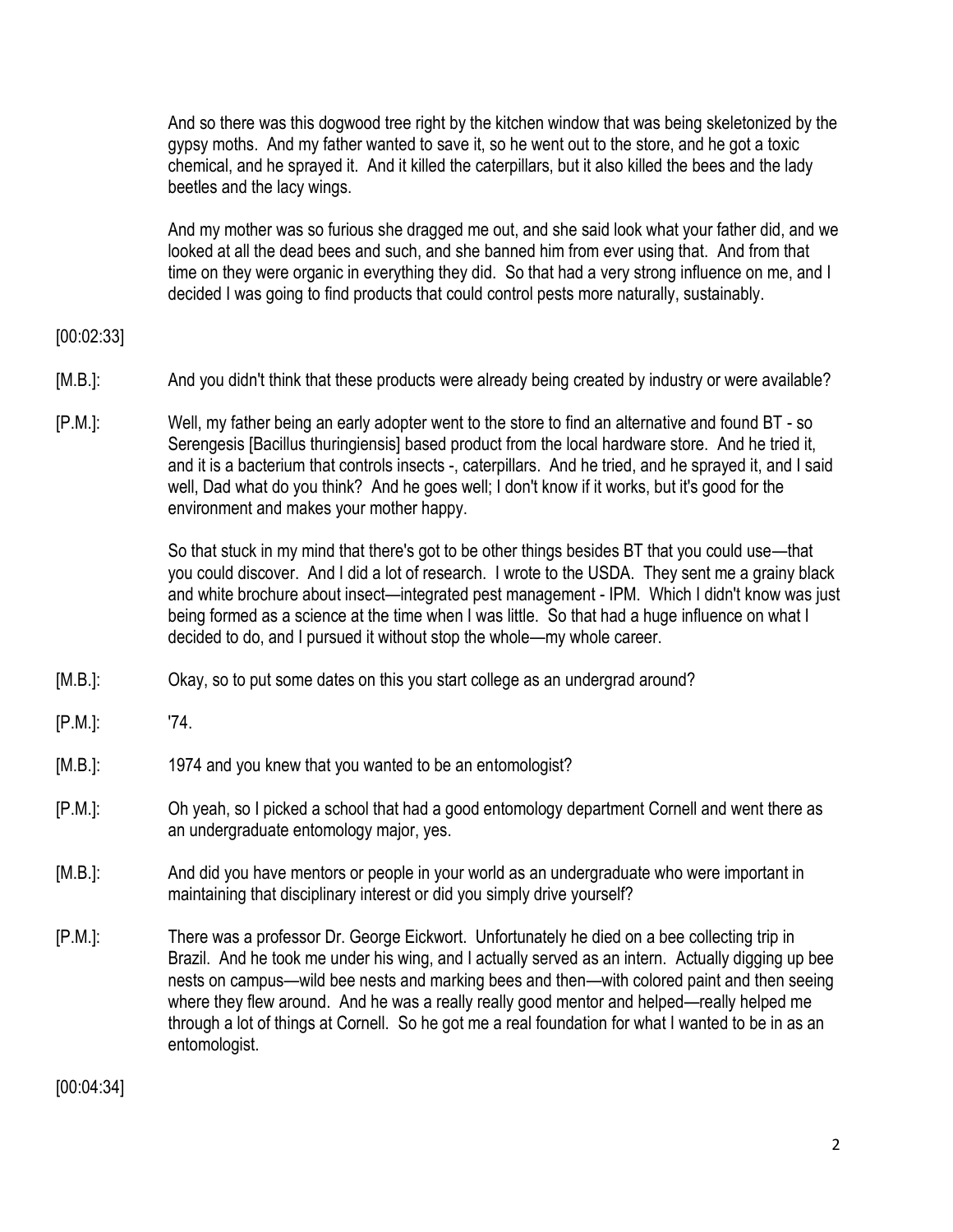- [M.B.]: So you knew you wanted to be an entomologist, you achieved your bachelor's degree in entomology, correct?
- [P.M.]: Yup.
- [M.B.]: At Cornell. What did you decide to do in terms of going on for further study?
- [P.M.]: Well, I knew that if I wanted to develop products and create new products I would have to get a Ph.D., so there was no question that I was going to get a Ph.D., and I decided I wanted to skip the Master's because the fastest route to what I wanted to do was to just go straight. So Iactually, they didn't have—no one else had done it at NC State yet in the entomology department, so I had to actually petition to skip the Master's and I was accepted to do that and then did the Ph.D. in a little over four years.

And then was—and the project I had there was part of a pioneering project that was funded by NSF on the characterization of the soybean agro-eco system. At the time, so this would be '78. At the time no one thought of farming or farms as an agro-eco system. So it was really quite pioneering, and it just so happened my major professor Ron Stinner went to [UC] Berkeley. And Berkeley was the center of IPM. So there was a heavy influence of IPM and alternative IPM and ecologically based IPM among the professors at NC State here when I was there.

So I was actually fortunate to get—and I use the word "indoctrinated" because I was into ecosystem theory, agro-eco systems, and alternative agro-eco systems. And that really then set the foundation—further foundation of what I wanted to do in my life. Which was—so then I went looking—what am I going to do looking for a job?

So I applied lamely for an academic job because I knew that probably wasn't where I wanted to go. And then as companies like now Syngenta or which was Ciba Geigy at the time and Monsanto put—were looking for entomologists. They put ads on the NC State career center and so a bunch of us would go and we'd interview and so I got a job at Monsanto and it was very exciting relative to the other jobs because the other jobs were working with chemicals and this one was—my job as the only Ph.D. entomologist in the company - was to develop a new program looking for ways to control insects without the use of chemicals—toxic chemicals. And so I was an entrepreneur, so I got to do almost whatever I wanted because my boss and none of them knew anything about entomology, so I had free reign.

My first project was to develop an artificial diet for corn rootworm in order for them to be able to screen microorganisms—test microorganisms against corn rootworm and in a very high throughput mechanized way. No one had done this before, so I'd say yeah, this is no problem. And then I started getting into the literature and realized no one has—it was an insurmountable technical challenge and while many people tried to develop a corn rootworm diet no one was able to do it.

So I'm like oh, my God, what am I going to do? So just very methodical science I took a prototype artificial diet developed by the US Department of Agriculture, and the worms would die, the caterpillars—I mean the larvae would die after a certain point. They just wouldn't develop, and they'd poop out. So I said there's something limiting their growth in this diet.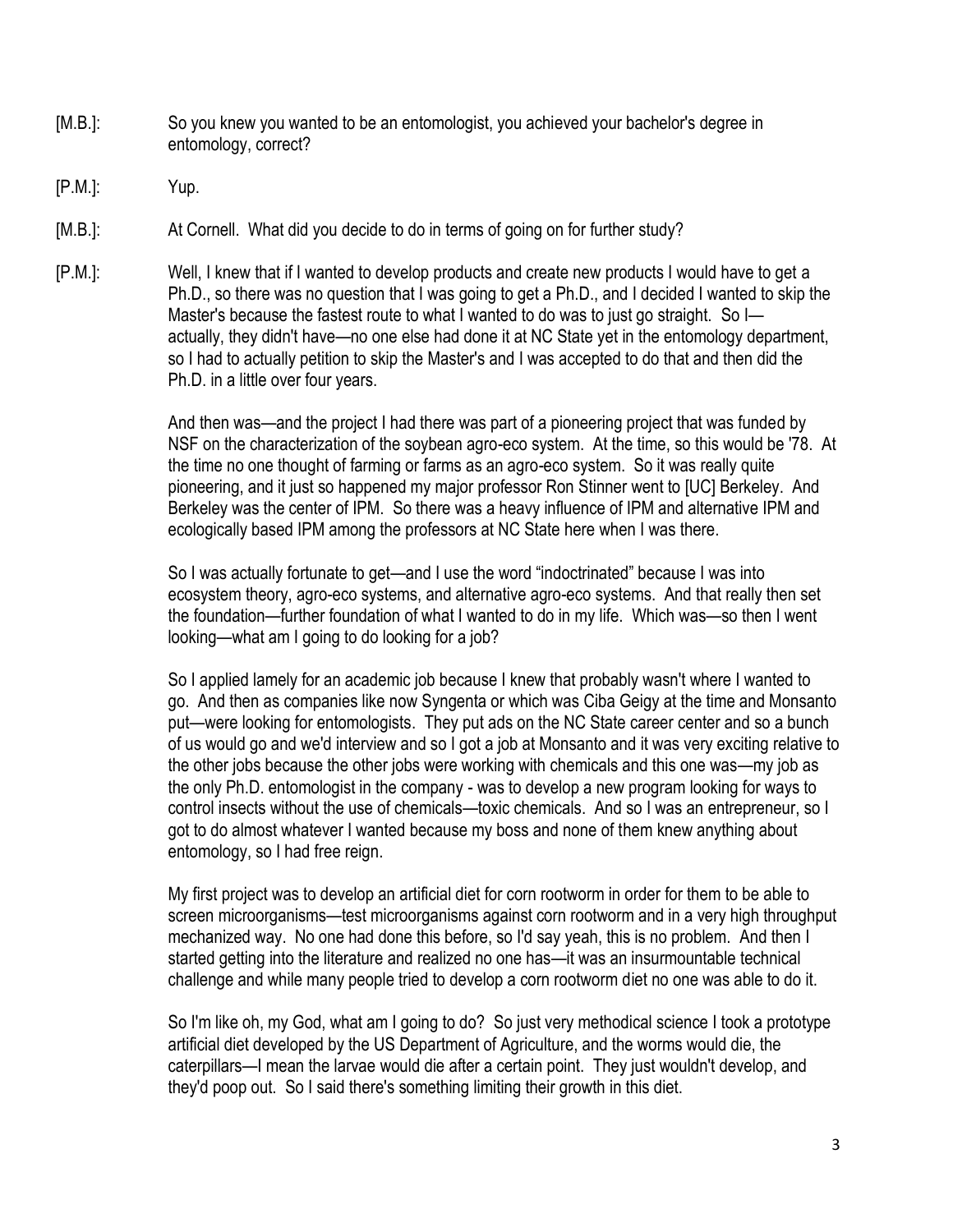So I took every ingredient in the diet, increased it or decreased it by ten percent, so that's a factorial experiment. Big huge experiment. A lot of painstaking work and then found the ingredients that were inhibiting the growth, reduced those ingredients enough to be able to make the larvae survive and then published the recipe of the diet. Which probably was a mistake from Monsanto's standpoint because the diet became standard in the industry and allowed every company to be able to grow corn rootworms and then screen microbes and then discover new proteins that they could engineer into plants.

And indeed this diet—we then put into a 96 well plate and then the larvae in the plates—or eggs, I developed a method for putting eggs in there that would hatch out and then you could test—and I automated the first ever automated screening system with a robot. Where you could—the robot would deliver really fast and rapid into the 96 well plates, so they were able to then be able to screen thousands of microbes and BT strains against corn rootworm. And that led to the first BT ever for corn rootworm and is now in Monsanto's corn today. So that was my first [major] project at Monsanto.

[00:08:55]

- [M.B.]: So I'm going to ask you more questions about that because it's fascinating. But I want to ask you if you—you were training to be an entomologist but your program—your actual dissertation sounds a lot like ecology. It sounds like it leads to a comprehensive look. It was the ecosystem—
- [P.M.]: Of the bean leaf beetle ego-agro-ecosystem—it was—the population dynamics of the bean leaf beetle in soybeans in North Carolina.
- [M.B.]: And so you were forced to think about not just the insect and isolation, but it's habitats, the control mechanism, all sort of things.
- [P.M.]: Soil type, temperature, overwintering, yes it was very holistic for sure.
- [M.B.] And similarly it sounds like at Monsanto you were confronted with problems which reached beyond simply looking at the insect in isolation.
- [P.M.]: Yes, that's right. Yes. There were—again it required a more holistic view and also collaborating with a lot of other people as well, yeah.
- [M.B.]: So that was a habit for you. Was it a habit for people at Monsanto?
- [P.M.]: It was—in those early days it was very team oriented and industry today is still team oriented so yes, we had—we worked together with multidisciplinary teams way back then. So there were chemists, molecular biologists, entomologist, all working together. And so I think that was probably Monsanto was probably breaking the mold in how—because I went and visited other big companies and they would have armies of chemists in one building—synthetic organic chemists but remember Monsanto was going into biology based programs. And then you'd have the biologist three miles—or ten—five miles away in a different building in Monheimer, Monheim Germany where the big headquarters of BASF or Bayer were.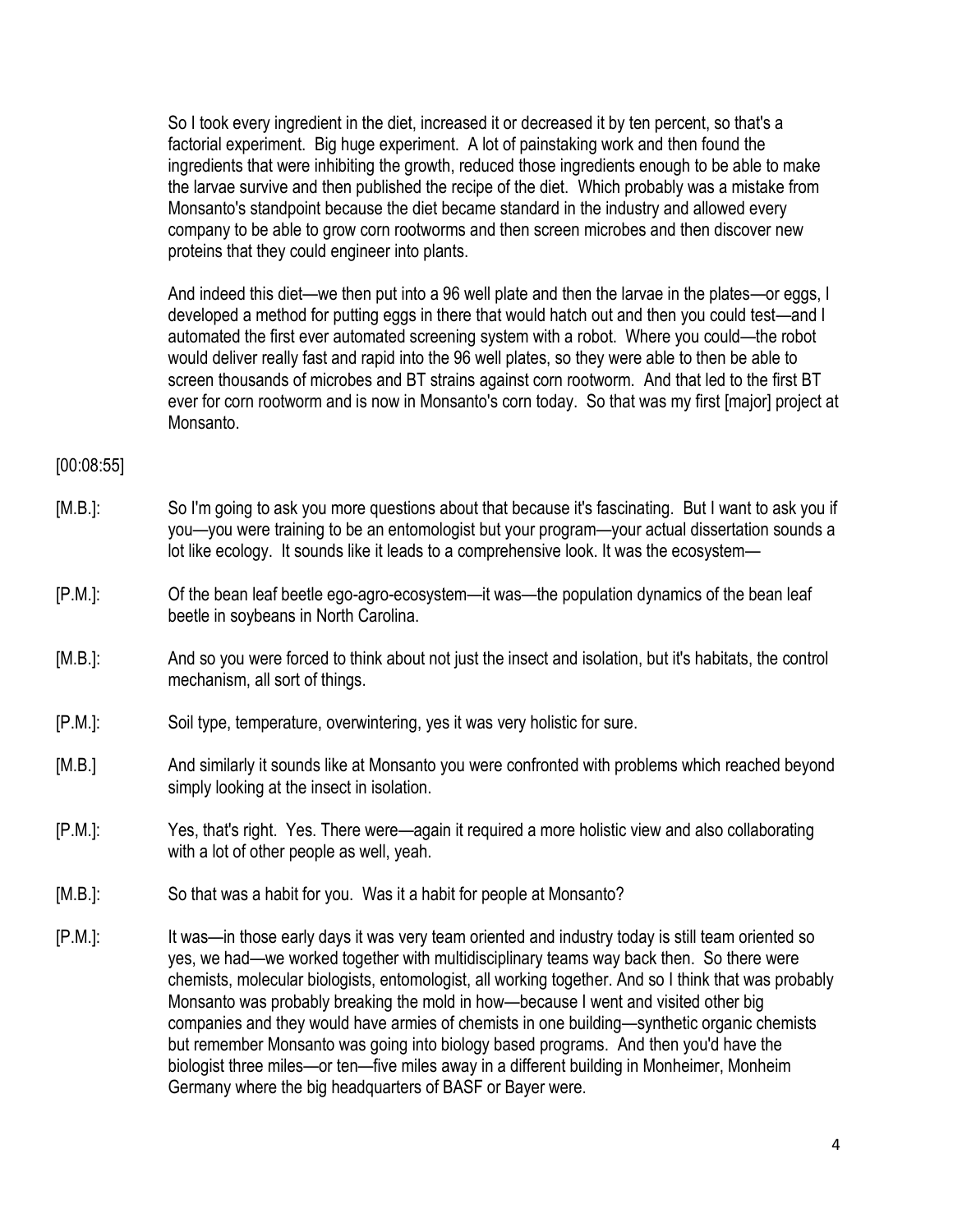# [00:10:44]

So Monsanto was very different. And we—there was a big life science center that was being built, and I got to have a free run to build the whole insect facility. And it was designed to be very interdisciplinary, so I think they were ahead of the time.

- [M.B.]: So you said that Monsanto was moving into biology. What do you mean by that and why do you say they were moving as a company into biology?
- [P.M.]: So Howard Schneiderman was actually an entomologist, and he was another mentor of mine and sponsor at Monsanto. He was the chief science officer at the time. And he was hired by the CEO Mahoney to move the company away from the toxic legacy of parathion and Agent Orange and get into more biological endeavors. And it was right at the forefront of where the first petunia was transformed genetically. And a genetically engineered petunia was created and so they saw that there was an ability to create plants that could be used for insect control and move away from the chemistry.

So they completely cut all of their chemical screening. So I was not allowed to do any screening of new chemistries against insects but instead look for things that could be developed from microorganisms. So yes, biology.

- [M.B.]: So this is a significant shift in the kind of work you were doing, right? I mean—or as a graduate student had you explored bio-control or in general or genetic engineering at all?
- [P.M.]: No as a graduate student—again it was population dynamics of bean leaf beetle, so I did do one little project which I really liked with the plant oncologist [insect pathologist] there and the insect pathologist here on the part of the whole population dynamics. I found out where the bean leaf beetles were overwintering and when I found them in their overwintering sites a lot of the adults had disease, had fungus diseases and other diseases in them. So the reason for them not surviving during the winter time was a lot of it was because of these pathogens—the insect pathogens. So I really got interested in that area of microbial control of insects and in the back of my mind I was thinking oh, this might be something very interesting.

But I think the training I got here was just—in just the agro-eco system approach and the whole basis for how you run an experiment and just scientific experimentation and solving problems it really meant that I could solve any kind of problem that I had at Monsanto. When they threw that like the insect —how do you develop a new insect diet? Or how do you test thousands of strains of BT and other microbes against insects? So it's really about problem-solving.

- [00:13:33]
- [M.B.]: So you come into Monsanto. This is 1980?
- [P.M.]: 1983.
- [M.B.]: '83. You're freshly minted with your Ph.D. And rather quickly though you became an important part of Monsanto's new initiatives. How did that develop? How did you move from simply being a newbie?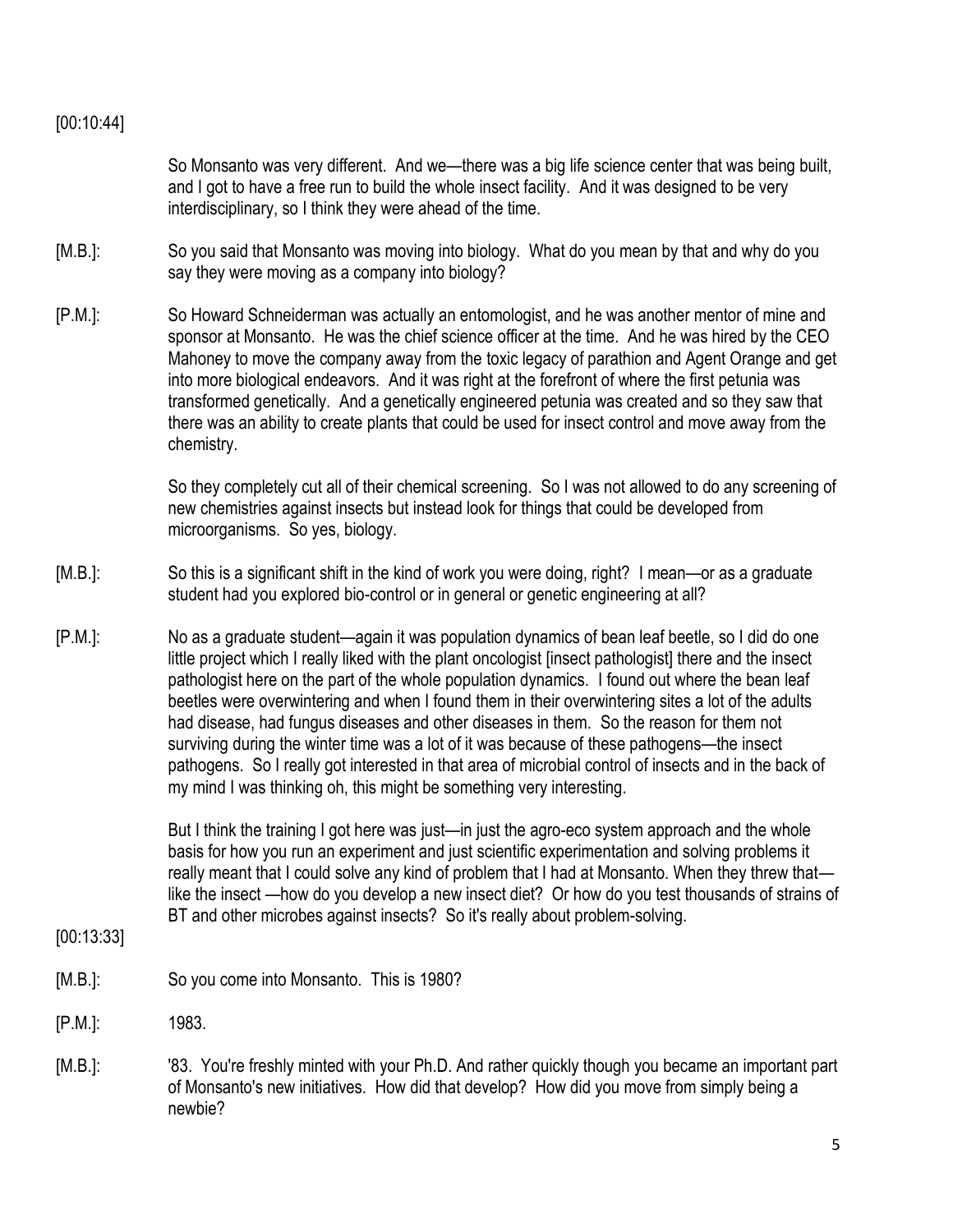[P.M.]: Well, I happened to be the only Ph.D. [entomologist]—well, besides Howard Schneiderman who was the chief science officer with a Ph.D. entomologist I was the only Ph.D. entomologist in the company. So they did look to me for a lot of expertise, and I was—I mean I was directed to find ways to be able to test this new —these new [plants]—like they put BT protein into a petunia or tobacco. And I had to create ways to test them because no one ever figured out ways to test them before. So because of just simply being an entomologist and the expertise I had and the ability to solve problems I was at the—no project could move forward unless my group could find a way to test these things that the molecular biologist created. Or the protein chemist.

> So it was interesting being in sort of a mecca of and gatekeeper for whether the projects were going to move ahead or not. So we —I built an insectary in the new life science facility, and we had—my group said we are never going to have an insect colony fail ever when we raised the insects in the insectary year around. Because if the insects failed and you had a gap of when you had to rebuild the population of the insects back up, near a colony that meant that nobody could test anything. Molecular biologists, the chemists, couldn't give anything to test for weeks or months, and that would hobble the research.

> So we had set a standard, and I had no idea how to raise insects so brought in the big experts. There's actually a science in insect rearing and how to build an insectary and everything and so then set up a center of excellence so that we never did have a colony that actually collapsed ever. And so the research would go on.

So having that expertise with nobody else having expertise was kind of a really interesting experience that's probably unique. And so I think—I don't think other companies—there would be a lot more entomologists and I'd be just a drop in the bucket.

I also had a mentor in my first supervisor [Dr.] Terry Graham who is now a professor of plant pathology at Ohio State who said you're not meant to be a bench scientist and for whatever reason after a year promoted me to become group leader and said you're destined for management and said you should not be on the bench anymore and you should manage people. That doesn't mean I was a bad scientist, but it meant he thought I had better talent as a manager of people. Which was actually a very important decision and pathway in my career because I have not been in the lab doing experiments since 1985. So I've been in the business of science and the science of business. So that's quite a different move away from being a bench entomologist.

#### [00:16:36]

- [M.B.]: So what were the consequences that is to say what did your group achieve in those years you were at Monsanto?
- [P.M.]: Quite a lot of things. So the development of the artificial diet for corn rootworm was a major breakthrough. Automating then the high throughput screening the first ever high throughput screening for corn rootworm and other insects was a major accomplishment. And then the discovery of the Cry3Bb protein that's now in Monsanto's corn in combination with Ecogen. A friend of mine at the time who was head of an insect group there [Dr.] Tim Johnson they had a collection of 5,000 BT strains and we had the screening system, so we collaborated together and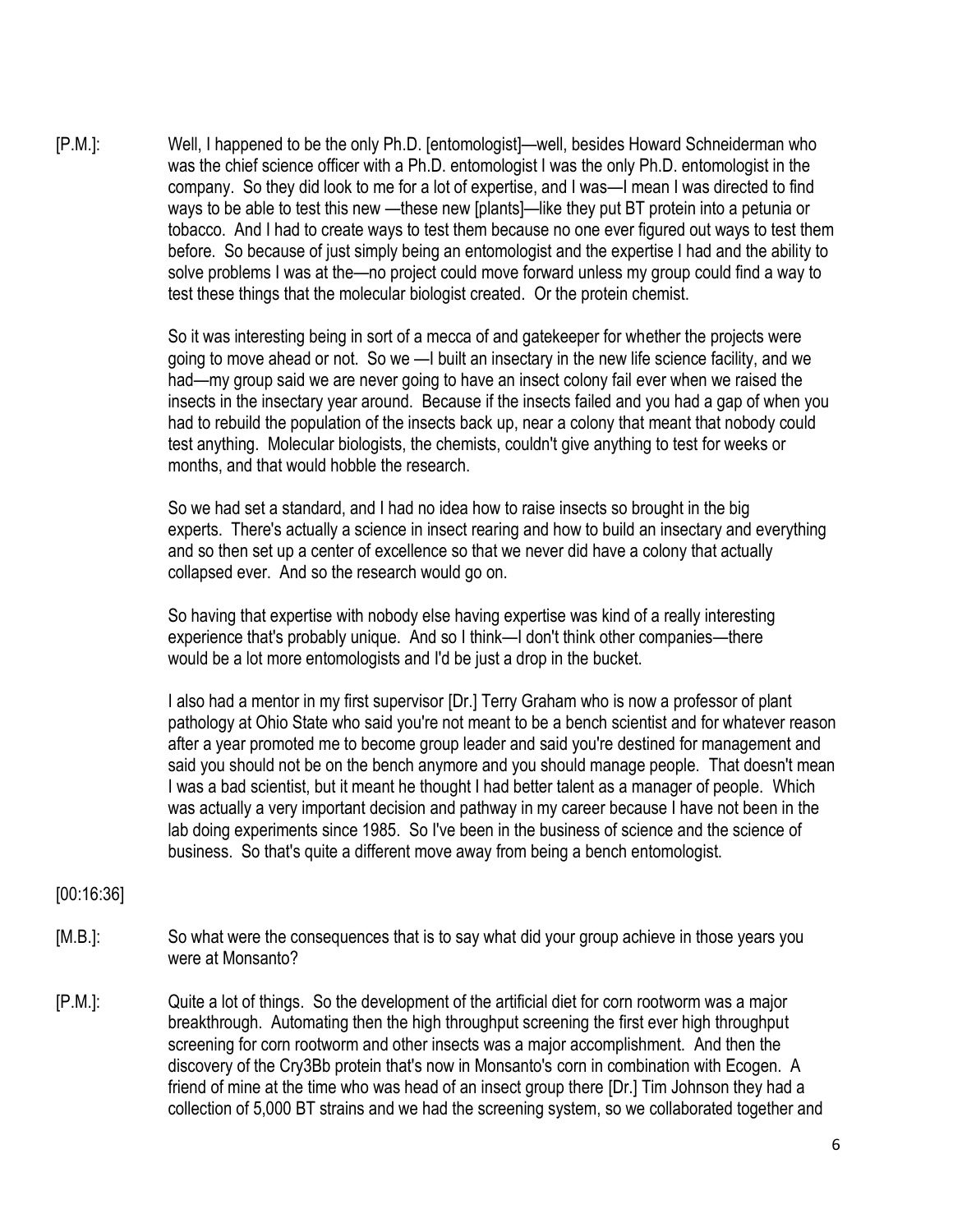discovered that protein…. and Tim Johnson now works for me. He's our vice president of product development. So it's great to have him in the company with that kind of experience from way back.

And so then the discovery of that protein and then all testing all along the way every version of plants cotton, corn, where—of the proteins—various proteins that were being engineered at in the plants, then my group was testing all the versions along the way. So it was really pretty interesting to be on the ground floor of this new technology that is now become very established in agriculture but also still engenders controversy.

- [M.B.]: So I have several questions. One would be what else was Monsanto working on at the time or did the company—did the people around you in the company think that they were working on a broad array of possible solutions—ways to move beyond the toxic legacy I think you called it or parathion and chemicals.
- [P.M.]: So I was at an interesting time when there were two wings working on agriculture projects. So there was corporate research under Ernie Jaworski and there was my boss's boss Bob Kaufman working on genetic engineering of crops and microbes as well. And the two were very competitive. And they were fighting all the time, and it was very political, and my boss's boss lost, and he left the company and then all of the genetic engineering works consolidated under Ernie Jaworski and the rising star was Robb Fraley who is now chief science—chief technology officer of Monsanto. And so all of the genetic engineering work was consolidated into the corporate [research] sector.

# [00:19:11]

So, my group—my group had done a lot of different things under Bob Kaufman. So I screened probably over 100,000 different microbes looking for natural products and so we were going to develop natural products as alternatives to synthetic chemicals. We were looking at other kinds of natural proteins and so once that was consolidated under Jaworski's group; everybody had their marching orders that it's going to be solely on genetic engineering and all the natural product stuff was stopped.

And so we screened just for [proteins]—I set up a protein screening system, so we discovered besides the BT for corn rootworm we discovered a cholesterol oxidase for killing boll weevils and a few other things. So then it became very clear that Monsanto was going whole hog into GM. And that's where some of the questions started coming up. As an entomologist, one of the questions I had was, well if you're going to engineer cotton or corn with a single protein—BT protein and you're going to plant it in a monoculture won't insects develop resistance?

So I asked my bosses about that, and no one wanted to really hear about it at the time and said well our goal is profit and so we have to make as much money as possible so we can't think about resistance. So we want to maximize the utilization of this technology, make money. Ah, if insects develop resistance so what.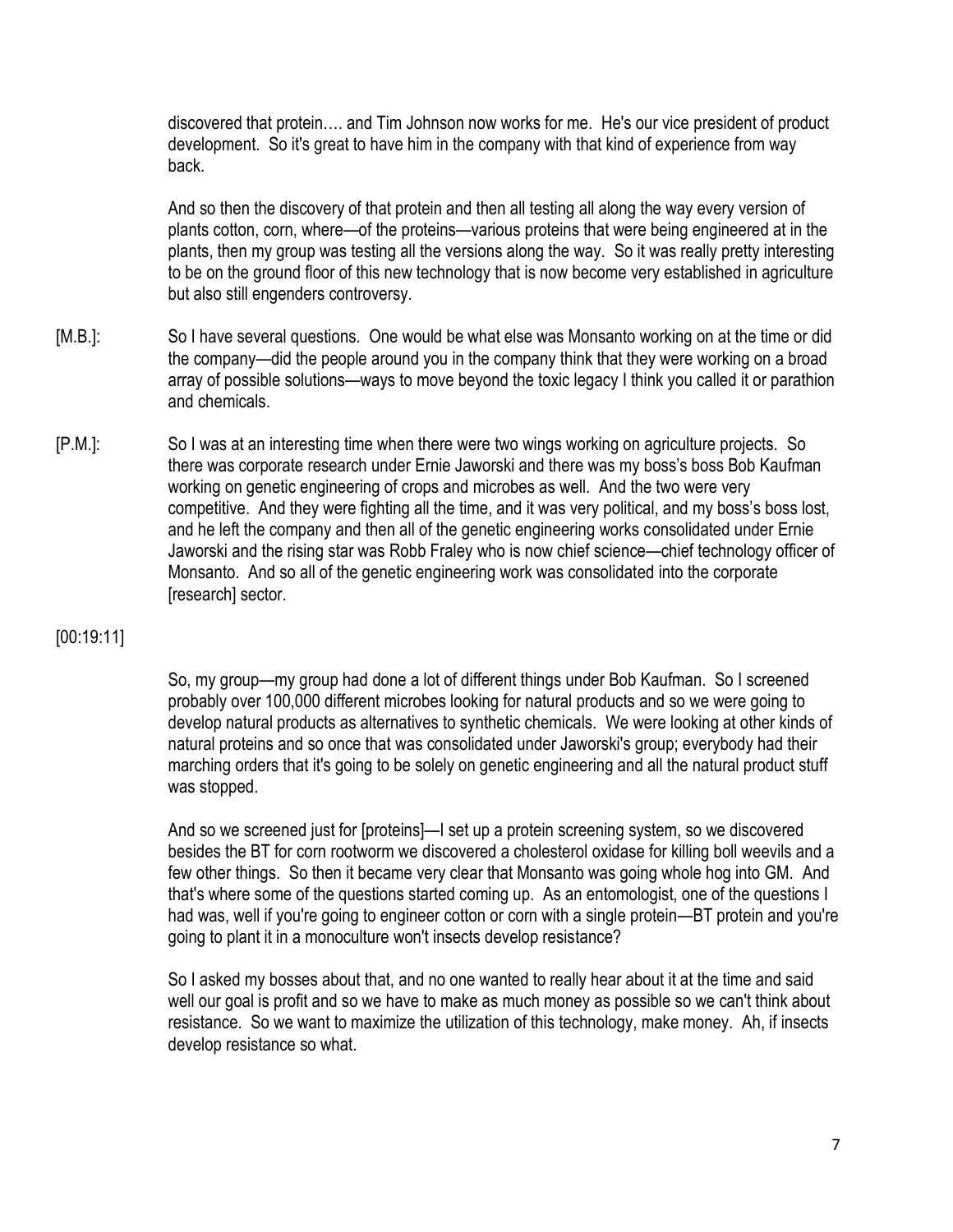And I said that is not going to fly. Because I would go out and give a lot of talks and there'd always be someone in the back of the room asking questions. Will the bugs develop resistance? And being an entomologist, I say well, okay.

So I set up in my group experiments to test whether insects—the first experiments whether insects would develop resistance to engineered BT protein and we've proved that it would in a very—not very many generations. And it took me a year to publish that paper. The lawyers, of course, didn't want it published, and it's very controversial. But to Monsanto's credit they—and it went very high up—very very high up in the company probably just under the CEO -- into allowing me to set up what was called a BT Management Working Group, which was to get all of our industry of competitors together to address the issues of insect resistance. And will insects develop resistance to BT—engineered BT?

#### [00:21:30]

And this consortium funded money to different academics and academic labs to see how you could—will insects develop resistance to answer that question and then what would be the strategy to delay or stop development of resistance. And that led to NC State and a number of other institutions starting working on this and we funded as an industry a number of projects that ultimately lead to the current strategy—high dose strategy and refuges that now if you're planting GM corn or cotton with BT you must have non-engineered refuges in your field to delay resistance.

And it's generally worked in most cases except where the farmers in corn —when—why [we] have [resistance] to two of four BT constructs, why have the corn [root]worms developed resistance to them now is because when corn was \$8 the farmers planted wall to wall and back to back corn and didn't rotate. And so the corn rootworm developed resistance. Now it's \$3.80 corn, and so they're planting more refuges and also the seed companies have put what they call refuge in a bag where it's easier for a farmer to have engineered and non-engineered in the same bag instead of planting borders with the nonengineered just to save the susceptible insects.

So Fred Gould here at NC State was instrumental in a number of [ways]—a bit of this work which led to rules, laws at the EPA that mandates the refuge when you're planting genetically engineered corn and cotton and other crops with BT in it.

So we haven't had broad scale resistance for the most part except the corn rootworm. To things like cotton in the delta Southeast and corn for corn—for European corn borer and others. Whereas other countries have had massive failures of BT-engineered because they haven't deployed them so sustainably. They haven't had the rules. So China, Brazil, insects have overcome the BT in the crops.

So interesting that being—I was able to persist and show the logic of it and how they were going to get—they were really going to have a lot of the NGO's and environmental groups coming down crashing on Monsanto's head if they didn't address this BT resistance issue. And so as I said to their credit they did allow me to lead that wing which then led to the current rules.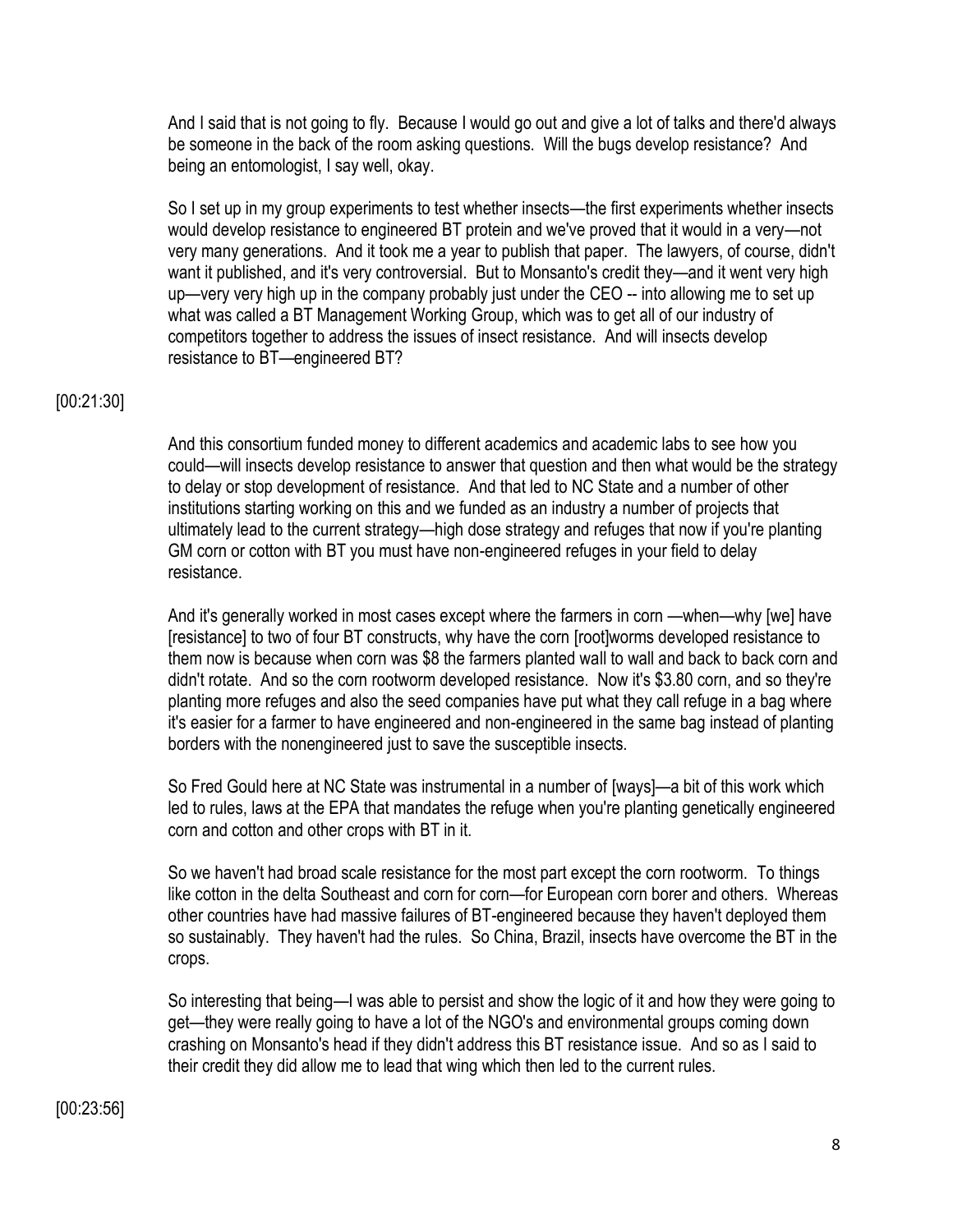- [M.B.]: So one of the elements of that story that's interesting is that this was a partnership of university researchers and private companies. Or at least that's the way that it sounds like you sought that.
- [P.M.]: Yes.
- [M.B.]: Today there's—in recent months and in recent years there's been a lot of criticism by the public including a recent New York Times piece of publicly funded researchers receiving money from private companies. And there seems to be some anxiety about that. Could you---do you think Monsanto might have achieved its goals without partnering with universities?
- [P.M.]: No, because the research—if it was just conducted by Monsanto or industry it would be even more suspect. So the fact that we gave money to solve problems so it wasn't to necessarily hawk a product but of course it led—it's led to more durable deployment of BT proteins and genes in plants. Unfortunately, not so with the weed side. Slysofate weeds have become very resistant. A lot of weeds have become resistant to glyphosate. But certainly in cotton and corn, for the most part, it's been durable, so I think that it will always be controversial. Just like in the drug world where drug companies give money to do research on new drugs. There's always a controversy about the independence of the academic professors when there's industry money. But unless state governments are always flush there's always going to be a need for funding from an industry that is given to the universities.
- [M.B.]: And it also sounds like this was a genuine problem of interest not just to the companies.
- [P.M.]: That's right. It was—everyone wanted to solve this problem so we had the support of the environmental groups, other NGO's and everybody in understanding whether insects would develop resistance. There were people who wanted to stop the advent of GM crops and still today that's true. But they banned it in Europe and so forth. But I think that there was a lot of pragmatists that said this technology is coming so assuming it's coming we better figure it out because BT is actually a resource. It's a real amazing natural resource that should be preserved.

I mean, there's—I screen a lot of microbes, and there's not a lot of things like BT out there. There's other things that we've discovered, but I mean BT and that whole group of BT microbes are quite amazing. And so the last thing you want to do is just deploy it unsustainably and then use it up—it would be just like on a pesticide treadmill. Instead, you're on a genetic treadmill, and then you just dial in every new gene, and you use one up, bugs develop resistance, and then you go to the next one, the next one, and the next one.

So for all of us deploying the technology sustainability was really an important goal. And I think—I don't know whether my boss at Monsanto believed that more idealistic view that I had, but pragmatically they realized that they could actually make more money by having it durable than if you could use [it up]—you could do the math. You know when insects are going to develop resistance in a number of generations. You can figure out how many years you got and it was short. They would develop resistance fairly quickly. So extending the time was actually—it made good business sense as well.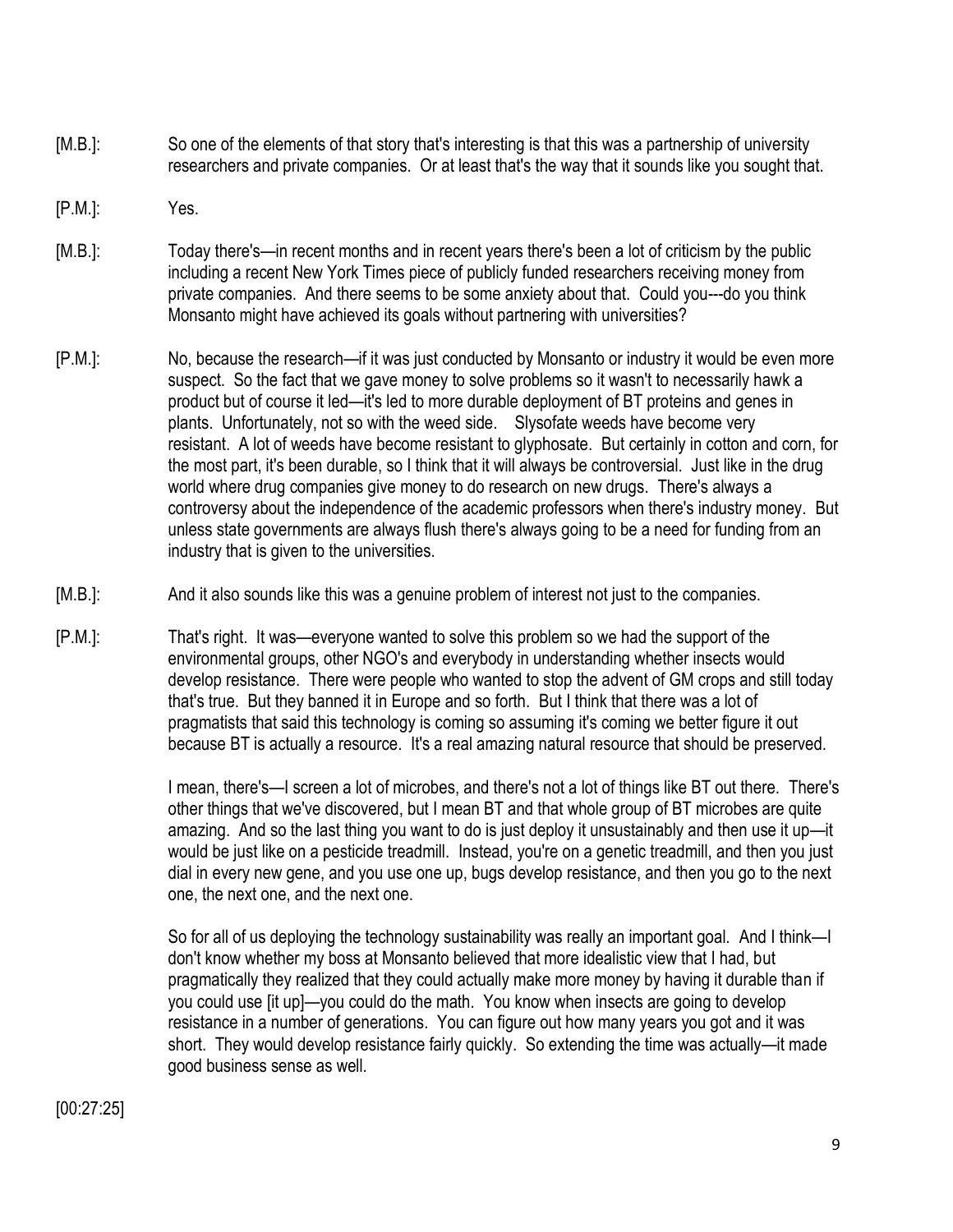- [M.B.]: So you said a few minutes ago that Monsanto was motivated from the very top by an ideology that they would abandon—that they would leave behind this toxic legacy of their chemical company basis. And move into genetic engineering and other—possibly other tools as well. Do you think that that ideological nature that desire ran into money problems when it comes to this sorts of decisions they made to stop for example the research on the natural products you mentioned? I mean why did they narrow their scope from a series of possible endeavors to just a handful?
- [P.M.]: Well, you know when you're in a company there aren't unlimited resources. So the scope and scale of what Monsanto wanted to do they wanted to be the biggest and the first and the leader in this technology, require deployment of all resources and they're just wasn't enough resources even a big company like that to do everything. So they really had to focus on this in a massive scale to beat out competitors. And there were a lot of other companies starting—and academic labs starting to work in this area. And indeed later there were all kinds of patent infringements, lawsuits and all kinds of things because there were a lot of other people discovering things, so Monsanto wanted to dominate this space.

But yes, I was a young group leader, head of the entomology but because I was in a unique position, and I was one of the only women in that level—in that management level I did get a lot of attention in the sense that I had lunch with the CEO which would not usually be typical for someone at my level. And he did say that he wanted to move away from the toxic legacy of Parathion and Agent Orange and he was—he and everyone else in the company were wholly embracing the GM crops because they saw it as a more less toxic technology and so everyone believed that it was better for the world. I mean everyone on down from the top on down but they—at that early stage everyone was so enamored of the technology they didn't actually really look deeply at what the objections would be. Because the technologies are so compelling, how could anyone oppose it? And that was the view at the time.

But when I went out to give speeches there was always someone at the back of the room who would ask all these different questions. But what about this? But what about that? What about this? And I brought a lot of those questions back, but they were not—it was like oh that was a bunch of [academics]—the technology's so compelling no one could be against this technology.

- [00:30:14] And so that was because it's an ag company that deals with farmers it wasn't a consumer company that dealt with consumers. And consumers do things differently than farmers do and consumers don't always listen to facts and science. They do things based on their opinions, beliefs, and values. And Monsanto obviously has learned that.
- [M.B.]: So these voices at the back of the room asking these questions these are questions about the social consequences of the technology or what kinds of questions might they have asked?
- [P.M.]: Social, health, resistance, consolidation of or escaping you know this technology escaping and genes jumping from one species to another contaminating organic crops. Will bugs develop resistance? Corporate power. I mean all kinds of questions and a lot I couldn't answer because they were questions that hadn't been answered at the time. But I did bring—I would often bring those questions back and so it was a very interesting—very very interesting time back then.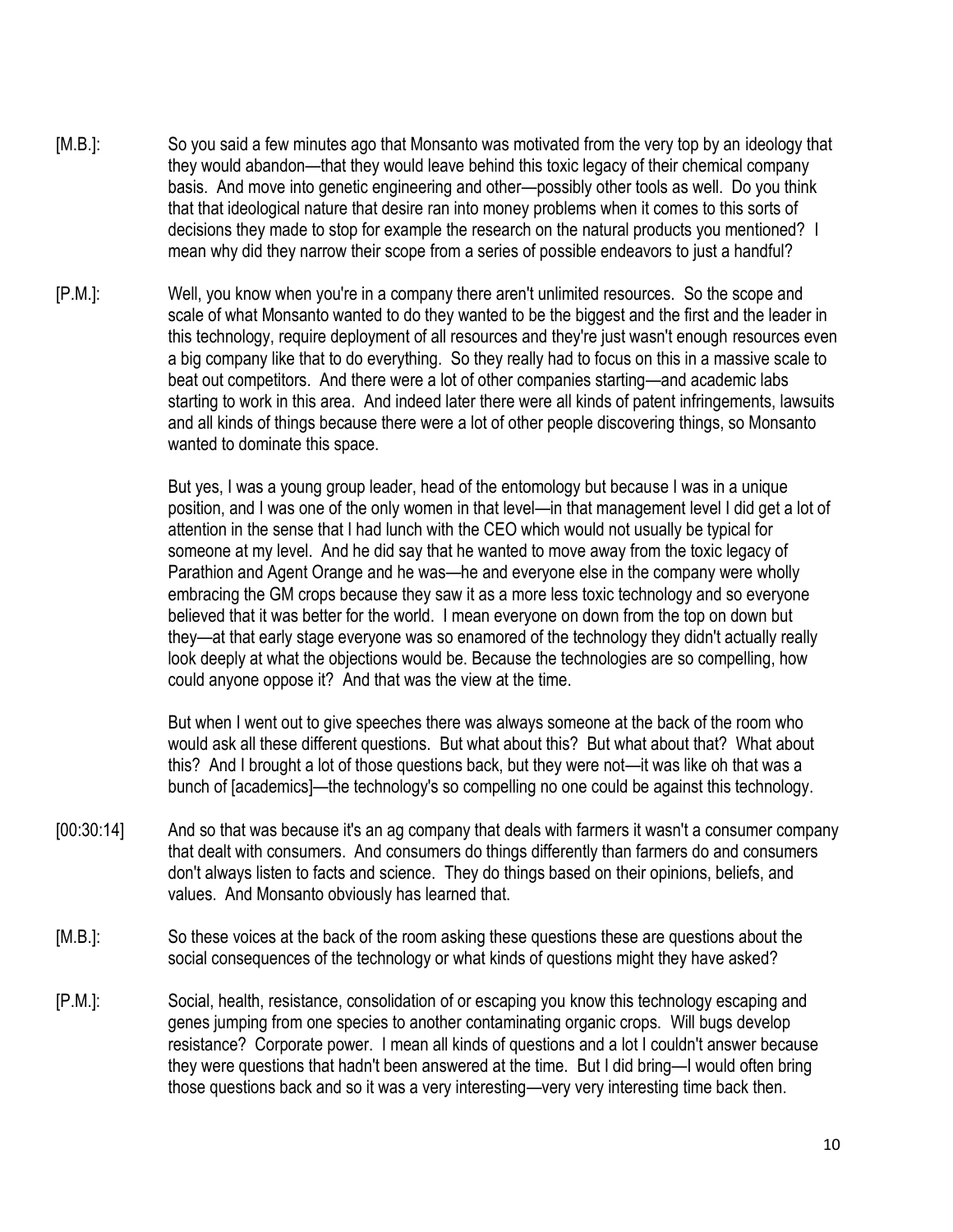- [M.B.]: So these are not questions about whether the technology will work on its scientific or technological merits. These are questions about what happens if it does work?
- [P.M.]: That's right. Everyone assumed it was going to work. And I always did. I mean it was obvious it was going to work, and I think everyone realized that it was going to come so then what are we going to do about it? And then as I said there were always—there was always someone asking about it. And still, today since they're still being banned in Europe. And yet in the United States and elsewhere Brazil I mean it's heavily adopted.

But you have this anti-GMO froth here in the United States that continues, and I mean eventually, I think that you'll see labeling. They label in Europe, and it's a nonentity because it's so ubiquitous that people—the consumer just forgets about the label. So and there's many other situations like that, like prop 65. We have prop 65 where you have to post that chemicals on premise may cause cancer. Well, it could be chlorine bleach. I mean there's so many chemicals that are used commonly that might fit in that category it's so ubiquitous that everybody sees every restaurant with that sign and nobody even thinks about it anymore. I mean, so that's probably what will happen with the GMO labeled crops too because it's in everything except organic.

### [00:32:43]

- [M.B.]: So a couple more questions about Monsanto. You were there for seven years?
- [P.M.]: Seven years, yeah.
- [M.B.]: Seven years. And you've already mentioned some of the turnover and the disputes within the institution and so on. Do you know what happened to some of those people who were in that world you were in? Have they dispersed from Monsanto across multiple institutions, companies or are they still with the company?
- [P.M.]: It's a mix.
- [M.B.]: The people who came in with you?
- [P.M.]: Yeah, so the entomologists who I hired are still there after many many years, which is remarkable. Entomologists seem to last and adapt I guess. My old boss as I said, my immediate boss is a professor plant pathology at Ohio State. His boss Bob Kaufman became an entrepreneur and runs a little synthesis—chemical synthesis program company in.St. Louis. He's a synthetic chemist in St. Louis. I just saw Maude Hinchee. She's working—has now left Monsanto - and is now working in a bio stimulant company.

But some of the core people are still here. David Fishoff and Fred Perlack so those were my cohorts. The molecular biology people who were my counterparts are still at the company and of course Robb Fraley was a rising star, and he became CTO. So a lot of the core group is still at Monsanto on the science side.

On the management side total turnover. So that's the way Monsanto is. There's a lot of turnover on the management side, but on the science side, they've been pretty stable on that. So some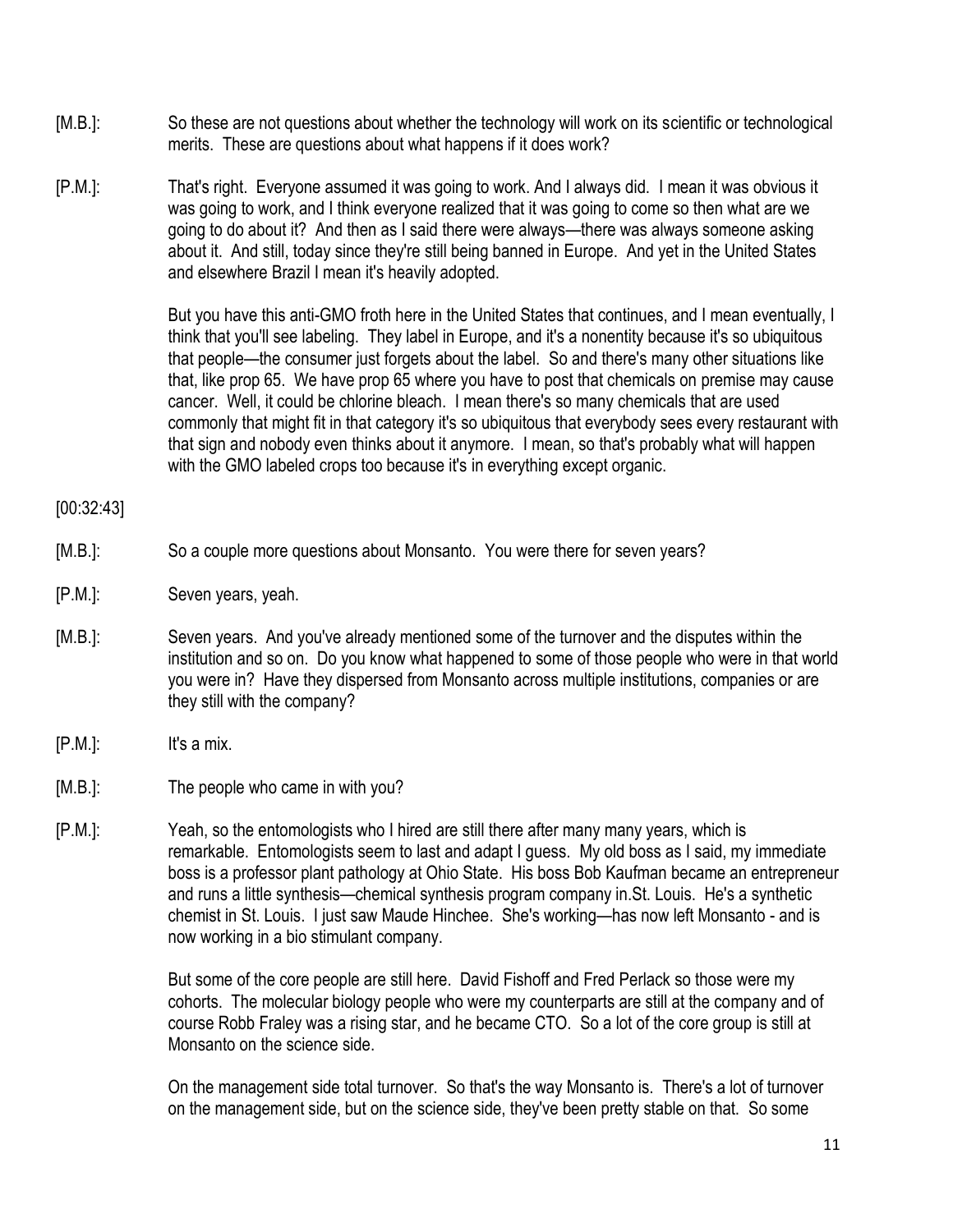have come and gone, and you can find ex-Monsanto people everywhere in industry particularly on the commercial side. Less so on the science side.

[00:34:19]

- [M.B.]: So you have mentioned that you were the highest ranking woman at Monsanto. The first—
- [P.M.]: Not at Monsanto but in R&D at the time.
- [M.B.]: In R&D. I beg your pardon. What was it like to be a woman in science in the 1970s at NC State and then in the corporate world but as a scientist at Monsanto?
- [P.M.]: Well at NC State there was this agro-eco system grant from soybean agro-business NSF [the National Science Foundation] so on that grant there were a lot of women, so we had more women than men than our cohort. So I didn't even know that that was unusual in graduate school although I did get turned down when applying for graduate school by other professors like at Michigan State and other places where the professor of entomology said I don't want women because the women just drop out and have children. And I said well that's not me. I'm very career driven. He said I don't care. I don't want women. So I mean right up front.

So, fortunately, there was this embracing of women at NC State at the time. And so we had a lot of women. But then at Monsanto, this was just a sign of the times. It was before the —you know the sexual harassment laws, were not passed until 1991 around that time. And I came to Monsanto in 1983, so it was just a different time.

And so it was—Monsanto was trying very hard to increase the women in the ranks. But the attention was almost to the point of absurdity because they would want us to go to charm school and do all—we had so much attention on us that I kind of lost control over my career in what I wanted to do because there was so much attention on moving women up.

And so when I got a call from Novol Nordisk, this Danish company I'd never heard of, and they said we are going—we want to deploy our fermentation technology and we want to screen microbes for looking for natural products. I was like oh my God, oh my God. This is exactly what I want to do.

So I left Monsanto because there was something more in line with what I wanted to do for my life. But I knew that if I stayed at Monsanto I would probably be very successful but I would have had to move around to a lot of different jobs that left the natural product and the entomology, and I made the decision that I would rather do what I was destined to do and loved to do rather than go up the corporate ladder.

[00:36:33]

- [M.B.]: So two things. So first what year did you move over and secondly what do you mean by a natural product?
- [P.M.]: Okay. So I was hired in 1990 by Novo Nordisk to set up a company, which we called Entotech in Davis, and we were screening microorganisms for natural products. So that means just like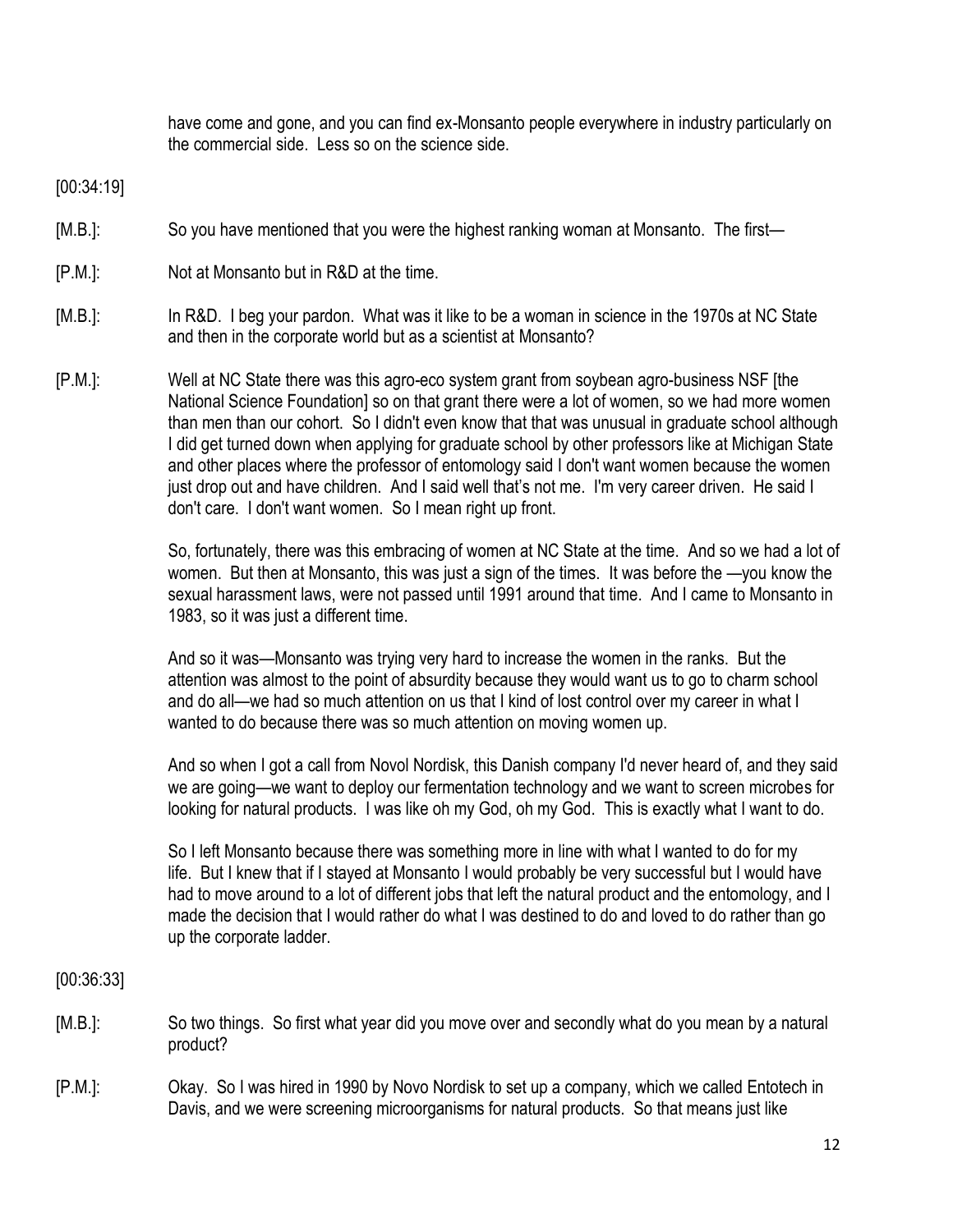penicillin comes from a mold you're—more than 50 percent of your drugs come from natural sources. You've got digitalis from a plant, and you've got—actually aspirin was originally from willow bark. And then you've got your antibiotics from microbes.

+ So same concept we're looking for microbes that would produce substances that would kill pests. And I had done that at Monsanto in the early [days]—before we went whole hog into genetic engineering, we were screening microbes at Monsanto, and I fell in love with that part. And all that stuff just stayed iced at Monsanto. They never developed it.

> But then Novo when they said we want you to screen microbes, so I set up testing mechanisms and automated—building on what I'd done at Monsanto but different. And the next version 2.0 and screened another 50,000 microbes looking for the substances and we had natural product chemistry that identified the by-products of the microbes that could kill pests, and that was great fun. They sold us to our largest competitor after five years when they got into some trouble with their core businesses, and they needed to get back to their core, and they diversified too much. They hired McKinsey for a million bucks and then McKinsey said you've diversified too much go back to your core of industrial enzymes and insulin.

So we were sold, and incidentally they spun out their industrial side is Novozymes years later and then bought their way back into biologicals and now are huge into biologicals. But that gap of ten years they were not in it and I said why did you get out? They said it was too hard. It was too early. The market wasn't ready, so we let others like you do all the hard work on the ground and then we just buy our way back in. I said gee, thanks. So but anyway I did that for five years, so they sold us and then I started up Agra-Quest, which is a venture capital back doing the same thing.

- [M.B.]: So would you make a distinction—would you clarify a distinction for me which is when I think of genetically modified corn and BT the Bacillus thuringiensis in corn what is the distinction between that and the kind of microbial work you're describing. Are they both forms of genetic engineering?
- [P.M.]: Well, it's whether you're using recombinant DNA or not. So putting a BT protein into a plant is using recombinant techniques. Whereas what I'm doing, it's—we are in a way taking—well, we're taking something from nature and then we select it so we will ferment it in a vat and then you'll constantly select the microbe to make—have it make more and more and more cells and more and more and more of the substance the insecticidal substances so you're selecting, but you're doing it in a non-recombinant way, so I don't know if it's more genetic modification versus genetic engineering but because we're not using recombinant DNA we're not putting genes from one species into another. It's not controversial because you're just improving what is already in nature and using only natural fermentation techniques to change and modify the microbes. So it's much less controversial.

So I've stayed away from genetic engineering recombinant DNA, and what I'm doing—because it's too controversial, the consumers won't accept it, and the regulatory system is not set up for really evaluating it in an efficient manner. It would take too long. So we have a very streamlined method for getting these natural type of microbes through the EPA. In fact, I helped actually get the system—I started a trade group that helped—went to Washington and helped in another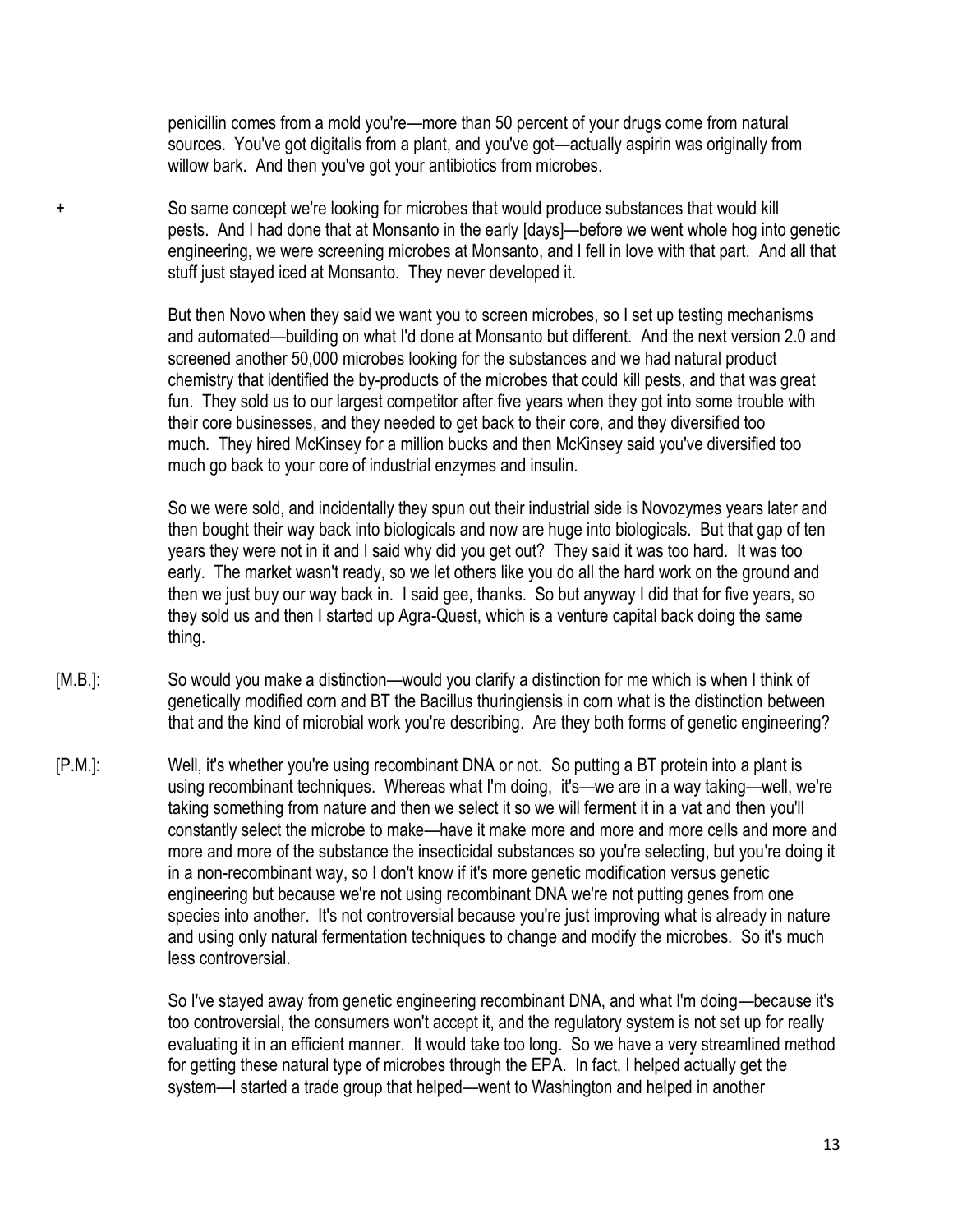consortium get the current rules on the books that makes it faster for our types of products. And so it's just a lot easier.

No small company could afford to do genetic engineering of microbes or plants to the level that the big companies can do. And no one's really tackled genetically engineered microbes unless they're—it's used for producing a pesticidal protein that's then purified and sold independent of the engineered organism. So there's no [living] genetically engineered organisms on [the market]—for pest control currently. Just simply because it's too controversial.

### [00:41:03]

- [M.B.]: So you've just made I think a very clear description of the ways that biology, chemistry, and genetics are all interrelated as a practical set of tools. But I wonder do you think that publics broad publics understand these distinctions? And if as you say GMO's are more controversial than other forms of biotech if I can use biotech as a broad category. Why do you think that is?
- [P.M.]: Because you are moving genes around from one organism to another, so moving a bacterium into a plant. So moving a bacterium [l protein] into a plant or in the case of—it could be any other kind of protein—there's some kind of other protein—fish protein into a plant or into some food product or something. It's not considered natural.

So we're in an era where everyone wants something natural. And there's no definition of natural and we know that nature produces very toxic substances. So but that's what the consumer wants. So if you talk to any consumer care company, they're getting rid of all these inert ingredients and non-natural substances. Talk to food companies. They have—they're focusing on all these natural preservatives. So this is where the consumer is going - in addition to cage-free eggs, and McDonald's is going cage-free. No antibiotics in the meat at Chipotle.

Now everybody is falling in line on that. The consumer is driving this and whether it's scientifically valid or not it doesn't matter because the—it may matter to some, but the consumer doesn't care. It's what's driving so the consumer companies who are in a consumer business are following what the consumer wants because that's their business and they could lose overnight millions and millions of dollars if the consumer—if they went against what the consumer wanted.

And so times have changed, and so the manipulation of genes with foreign DNA is seen very differently than just something that's natural or you're moving around like traditional breeding moving around genes in the same plant in the same species. Or a wild tomato in a modern tomato. It's just very distinct.

Now in terms of my stuff, we're working on microbes. I found that the consumers recognize immediately the difference between good bugs and bad bugs, which I find interesting but they do. So, for example, everybody eats yogurt and cheese, and people know that there's good probiotics and microbes in their yogurt that helps them and well you have Activia and all this stuff. So it's become quite known, and then everybody knows that there's salmonella and E-coli and bad bugs, so they've been able to distinguish.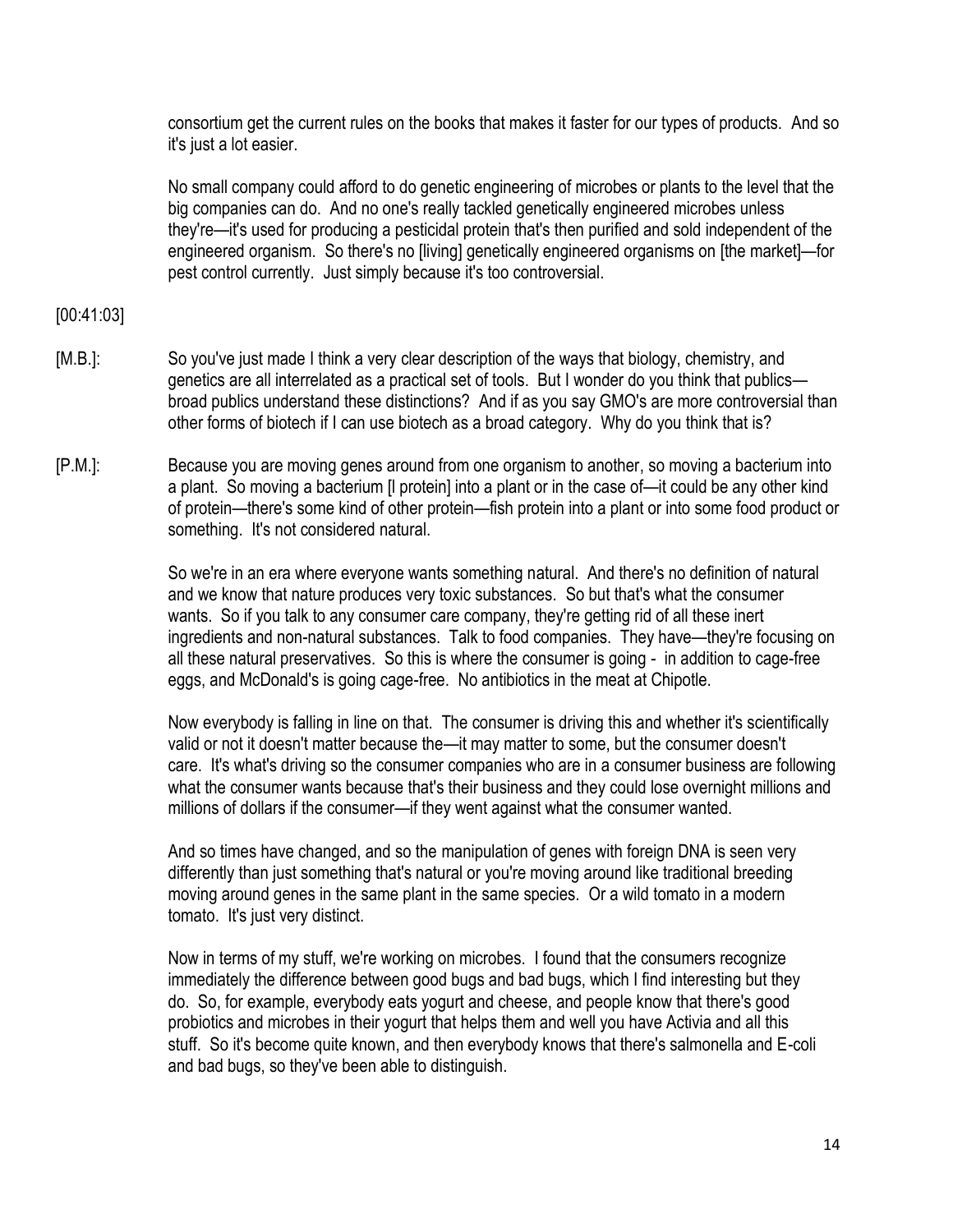When I talk to [consumers]—I was sitting on a plane, I'll tell them what they do, and they immediately get it. And so that surprised me in not having to really explain too much. They get what we're doing and everybody universally it's nice because wherever I go I'm the good guy and they say well, that's great what you're doing. We want this. And oh, by the way, can your products be used in organic production? Yes, they can. Our products are all organically certified. So our products cross both.

So we have a product that's used—it goes on corn in the glyphosate spray so it's used in the tank with the herbicide and at the same time it's glyphosate, and it increases the yield of corn or soybeans. And it's just put on top of everything else they're using and goes right in that spray, so it's used on corn—GM corn. And it's for yield enhancement. But then we have other products that are replacing chemicals in strawberries and are used in conventional systems because bugs insects have developed resistance or the buyer doesn't want residues. The European buyer doesn't want any chemical residues. So they use our product in conventional programs because chemicals are not the sole answer and our products are used in organic production because they're certified, and they have fewer tools, and so they need tools. So I bridge all three.

Our products are used integrated with GM crops, integrated with chemicals and alone on organics. So I have a unique position where I sit in seeing all the controversy about all these different systems and the debate and controversy and conversations going on about what is the best system for how our food is produced and how we're going to feed the world. And it's interesting because I'd say the GM crop people have won the conversation on we need GM to feed the world.

And that makes the organic people really mad because then you'll hear everyone saying that organic can't feed the world. But that's not actually true. There's a new Grist article out that says that does a long analysis of that. There are systems where definitely organic might be the preferred system. And I believe there's a big tent to where all of these can coexist. So it's not either or. It's all of them have a place in agriculture because there's a constituency who will continue to buy organic food. It's a juggernaut. 70 percent of Americans buy organic food at some—every week. Some more than others, obviously. But it continues to grow.

So and I know—I sat on the board of an organic farming research foundation and those are the best farmers on that board that I know. And they will out yield any conventional farmer. So it's not true that you have to sacrifice yields for organic production. You can if you want to and focus on quality, but you don't have to.

So there's a lot of mythology on both sides. There's a lot of froth on the anti-GMO people talking about health and safety, and these are going to kill you. Which is not true. And then there's a lot of people on the traditional ag side who will take pot shots at organic. And that's not true. So as I said, I sit here in and having to coexist with all of these which is a very interesting position to be in.

[00:47:02]

[M.B.]: And you just have mentioned now your most recent endeavors. How long—so you left Monsanto we talked about that. You moved into Novo Nordisk. You left that company.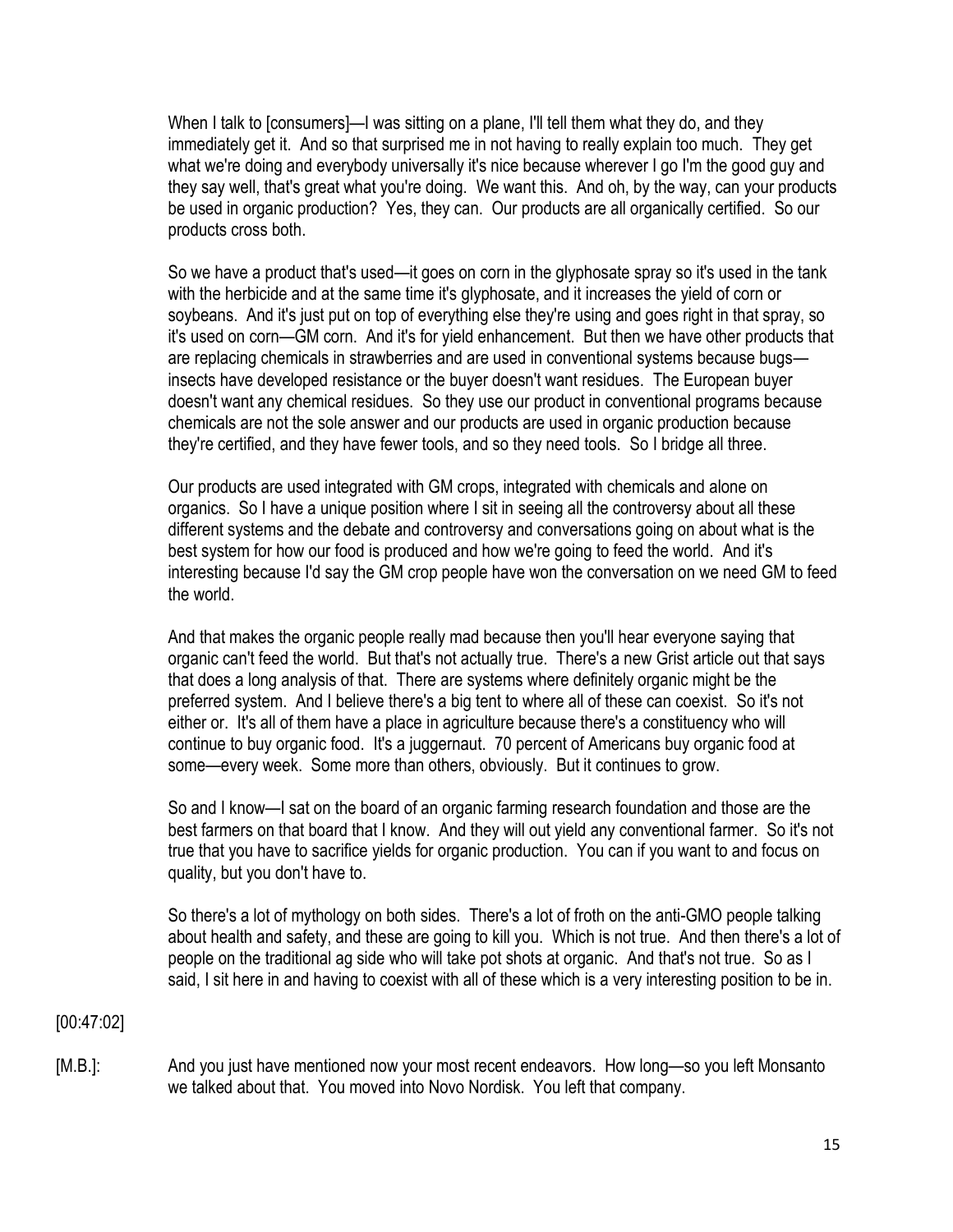- [P.M.]: Yeah, that was sold. Yeah and then I started Agra-Quest. Yup.
- [M.B.]: And how long were you at Agra-Quest and how did you get to your current company?
- [P.M.]: So I was at Agra-Quest for 11 years and a CEO for ten, and I was developing—screening natural products, screened another 25,000 microbes or so, looking for natural products to kill pests. We developed a line of fungicides and one insecticide. And I was a venture capital back, so I had to raise as an entomologist I had to raise the money. And I raised \$60 million in venture capital from investors. And got the company to a filing for IPO, on NASDAQ, [for] a listing on NASDAQ right at the end of the tech boom which was in 2001.

Unfortunately, my timing was off. I filed for the offering on September 3rd, 2000—I mean sorry, yeah, no it was August 3rd, 2001. August 3rd, 2001. I was actually flying to the world trade center. The lawyers for our deal for the IPO were in the south tower and the bankers Merrill Lynch were right across the street. And the hotel that I was staying in was demolished. I was flying there September—supposed to fly there September 12th to practice the road show. That didn't happen, and I was faced with—had built up the company to 80-90 employees and ready to get more money and pop the company and then had to face where I was not going to be able to do the offering and what was I going to do?

So I traveled around to meet customers, and I had to clear my mind. Because I felt terribly selfish that I was thinking about the company and the future of the company and oh, my God I'm going to—when people died. So I had to put it into perspective.

So anyway I talked to my customers, and they all recommended that I don't do a major downsizing because it would look like the company was unstable. And because I'm competing with giant companies. So I don't—just keep the company together and that's what I did, and I ended up seeking new money rather than downsizing. And took money from investors who unfortunately did a takeover of the company and it wiped out my founder's stocks.

So I had—when Monsanto—so six years [later]—I left in 2006. I had a difference of opinion with the direction of the company. They wanted to sell the company. I wanted to continue developing new products. And they sold it successfully in 2012 for quite a lot of money--\$425 million to Bayer. But unfortunately for me and all the founding investors and my friends and family got zero because they wiped out the equity—they diluted the stock out.

So that was a painful experience, which I figured I would make up on the next company. And that's another story but hopefully, I will. But being an entrepreneur is fraught with a lot of difficulties and especially in a regulated [industry]—it's not a software company or social media company where you can develop in two years and flip and get into a unicorn valuation of multi-billion dollars. We have to slog it out with regulatory approvals and adoption with farmers and all these gatekeepers who don't want—who say stuff about your products and it's not an easy business. But—and it's very competitive. There's a lot of companies in it.

So I left in 2006 and started up this one Marrone Bio Innovations and raised another \$70 million in venture capital and did take it public in 2013. And got money to be able to continue to develop the products. Unfortunately, we had a situation where some of our people on the sales side did some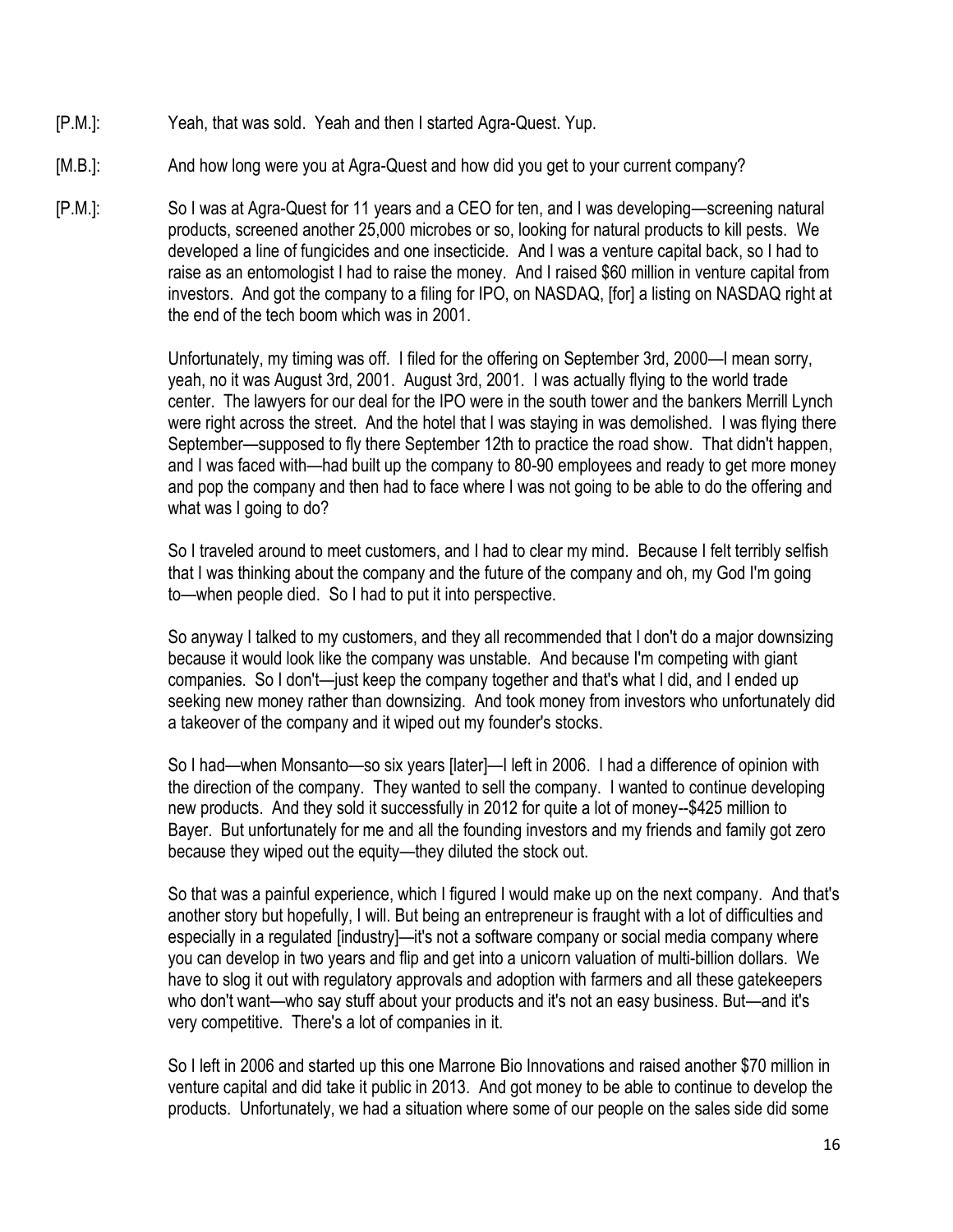transactions that they did not declare to the auditors which have lead to restatement of our restating of our financials, which was a huge deal if you're a public company.

So little did I know again as a CEO founder that there might be some lightning strike that would happen that would divert my plans from the true goal which is getting these products into the market and changing agriculture for the better.

[00:51:15]

- [M.B.]: So you've described yet another acquired skill set you know in your career when you moved from this clear sense of being an entomologist from a child—as a child into scientific work at university where you broadened your sense of what an entomologist might be by looking at all of the kind of context. And then into managing people as a group leader and now raising money, running companies, dealing with takeovers and so on. What do you think is next?
- [P.M.]: What's next? That's a very good question. Right since our stock dropped 85 percent after when we first announced the investigation. My goal is to get—actually the name of the company is named after my father. And to get his good name back. And to build value for shareholders. That's my job as a CEO of a public company. And continue to develop products and get them adopted and ramp up sales. So to have the value of our great technology be realized in the marketplace and that's where we're at.

What's next? I don't know. I think that I always say that I'm far—I'm getting too old and too—work too hard and still the 70 hour weeks and stuff, to do another start-up. But I really don't know at this point what's next. What's very interesting is right now there's an explosion of new technology coming into ag. Silicon Valley has woken up to ag, and so there's a lot of new startups and lots of Silicone Valley and other money going into ag tech.

Now that most of it's going into—not businesses like ours… although a lot of it's going into companies with lower barriers of entry like bio-stimulants where you don't need EPA regulation for the products. But there's a lot going into precision farming, sensors, big data and drones and food to consumer delivery and new foods and all kinds of things. So it's a really exciting time to be in food and ag. And a stodgy old industry is being woken up by Silicon Valley, and I think it's very exciting.

# [00:53:29]

So there's—I see for the next innovative thing to be matched with what we do would be the marriage of ag tech with our types of products and how you would use [them]—for example I met an entrepreneur from Silicon Valley who has developed a video technology—micro video technology, to actually put it out in the field and you can actually watch aphids real time and what they're doing in the field.

Another one has developed sensors, for—well, actually some imaging technology for—so when you spray a field of pests their heat signature changes so they can actually do imaging and see the difference in the heat signature and get images of it. Oh, that's really cool.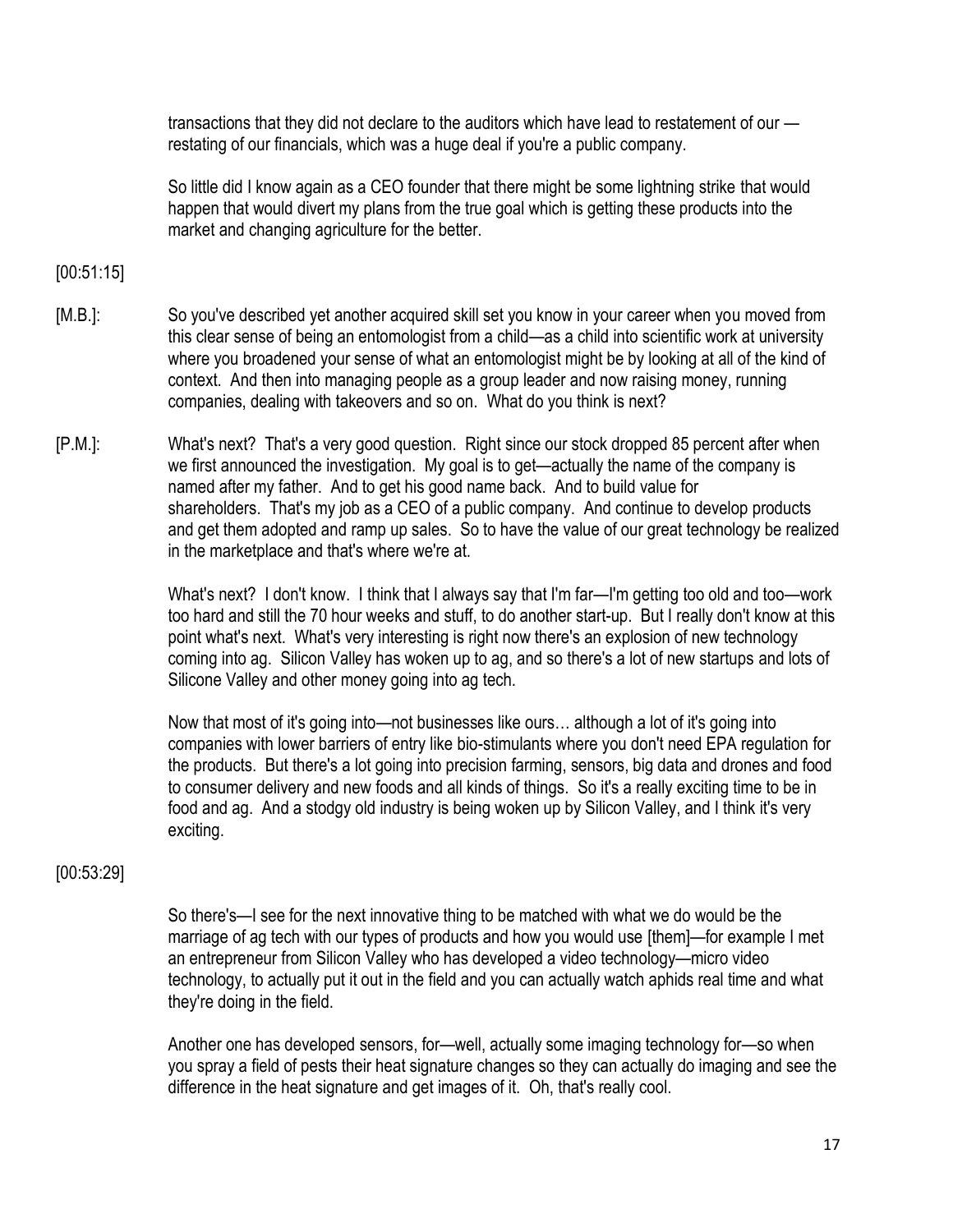So our products are really hard to work with in the sense that they don't—you can spray them and they—the bugs don't knock down immediately and fall off. So they have these unique modes of action where they're slow kill, and these microbes and microbe compounds from the microbes do are very unique, and so they have more slow kill, and you have to educate the farmer on how they use it. Wouldn't it be really cool to have some of that imaging technology to marry with our products?

So I see the next frontier is to marry what we're doing with modern—the really modern ag tech and involve some of these Silicon Valley type stuff. And they have a different way of doing business. It's called innovation at speed. And I've been highly criticized for this in my industry. However, Silicon Valley gets it right away.

So what this means is okay, if you're an early adopter of technology let's say you want to get the next version of iPhone. You wait in the line at the Apple store that goes down three blocks to get the next version, okay? You're an early adopter. So you want it. And you're going to beta test. You're going to be the beta test for Apple because of that first version—that version of that phone coming out it has a lot of bugs in it. So you then complain to Apple, and they find out all the things that are wrong with that particular phone model and the software of that phone model. And then they come up with the next version, the next version and you get your download for your new version, okay?

#### [00:55:40]

We do that with our products because we can go out to the market. It costs us \$3 to \$6 million in three to four years to get a bio product to the bio – [US market compared to a chemical] side to the market where it's ten million—ten years and \$250 million for a chemical. So we can get to the market with the beta version. So we can get our first version.

We don't—our products aren't toxic. We know they work well enough when we launch them, so there's pretty low risk. And we put it out with a very tight set of beta customers—testing customers. Early adopter farmers who are—yeah, I'd love to try this new technology, and they tell us what they like and don't like about our product. And then that goes back into our R&D, and they have version 2.0

Oh, my God this—you would think this was heresy in ag and that I have been criticized for all the companies I've started up of putting products out too soon. And I don't put products out too soon. I'm using my customers to develop—help develop the products in this manner. It's just a different business model.

And so yes, we could spend another \$10-\$20 million and then five years later launch it big and perfectly. But then I would have no revenue and that would be very difficult to survive because I have to show the investors that I'm getting product out there. And so not everybody is comfortable with that model.

So I've had to find scientists who have a more entrepreneurial bent that doesn't need to have everything perfect before we launch a product. Good enough. Perfect is the enemy of good. And so—but that's probably where I made the most mistakes in hiring. Is - there's always good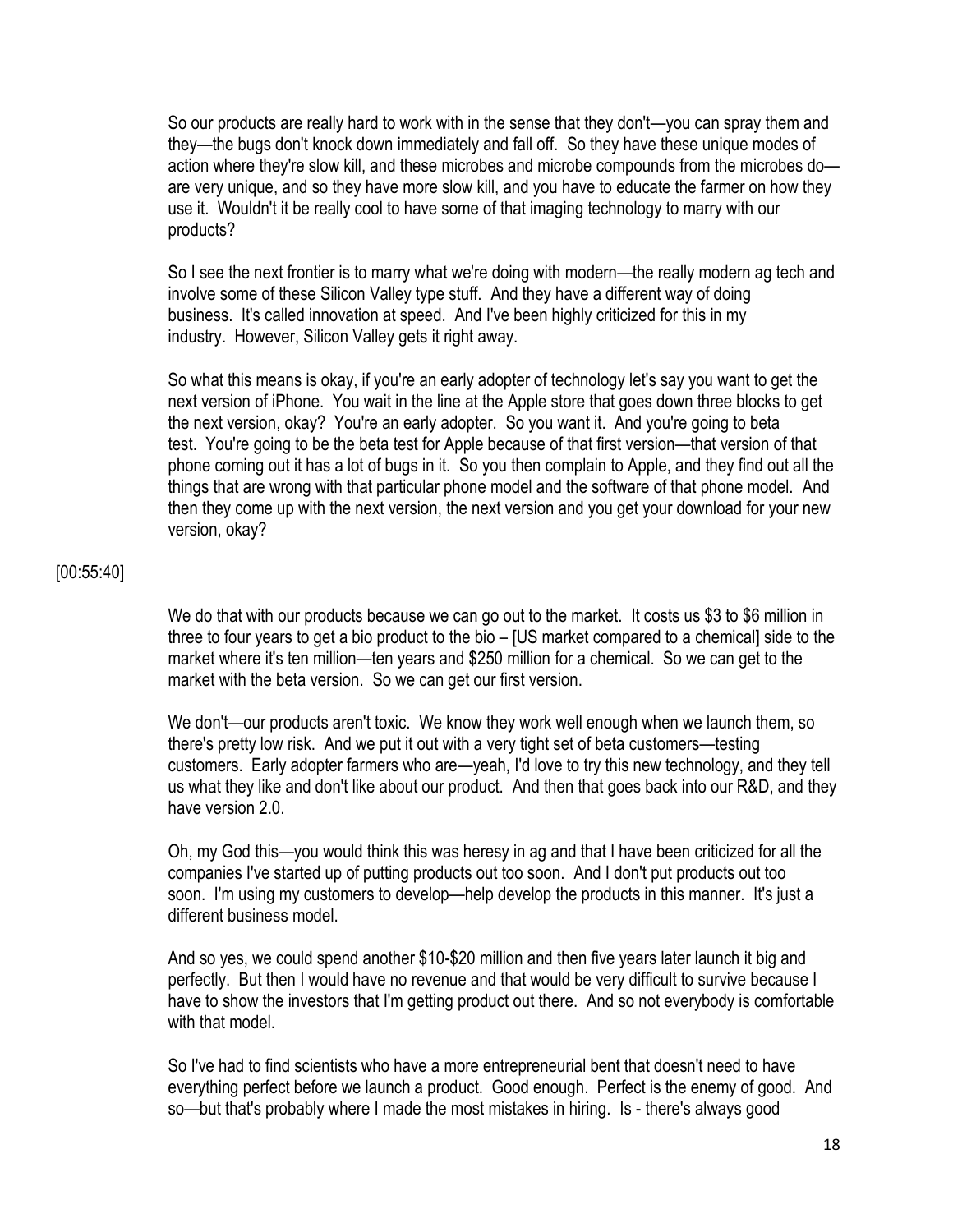scientists and then—how do you find ones that are more nimble and entrepreneurial than the ones who want to research something to death and not get it out the door? That I would say I still haven't figured—I still am not good at figuring that one out. Yeah.

[00:57:27]

[M.B.]: So the analogy you use drew between people who want the brand new iPhone and a farmer who is an early adopter, and she is just anxious to get your technology is an interesting one because it paints farmers as consumers. And this is not a typical frame in the United States. At least outside of the agricultural world. We tend to think of farmers as producers, not as consumers.

> Yet as you noted here and as many of us now understand farmers are dependent on a whole series of inputs which they purchase. And which they use to further their production. Just like in any other industry in that sense. Do you think that this vision of farmer as a consumer is going to be more familiar to people in the public? Do you think—are there any problems with the analogy that we've just drawn? Are there any ways that farmers are not consumers in a typical sense?

[P.M.]: Well, you know I haven't considered them the way you said. Farmers are consumers. The way I see farmers is farmers are innovators. And so there are some like in any industry who are—I think there's a curve of them and in any industry there's—you've got your early adopters, you've got your mainstream and you've got your mainstream farmers and mainstream people and then you've got your late adopters with any technology and I see that curve with farmers just like in any other.

> But right now you're right, in that there's a whole set of new technologies being marketed to farmers. And the farmer is the consumer and trying to wade their way through do I need this drone? Do I need this precision tool? Do I need this big data for this company? And right now you've got all these different sensors of different kinds that don't talk to each other so which technology is better than another?

So there's a lot of—and the weakness of Silicon Valley companies is that they haven't actually been on a farm or haven't grown up on a farm. So they need to bridge the practical with the technology.

But yeah, in that sense a farmer is a consumer. They buy a lot of stuff. And so they sort through like the consumer of buying the iPhone just like there's—the early consumer, early adopter there's the farmer early adopter.

So it is a good analogy I would say. Yeah. But I've known some of the most innovative farmers are—they're amazing. And what they do with our products. They will find things about our products before sometimes we do. Especially organic growers. They're the most innovative because they don't have all the crutches of the chemical pesticides to farm with.

[1:00:05]

[M.B.]: So for a while, it seems like the major technological—the greater technology in farming was the seed. It seems like Monsanto was sort of packing into the seed and other companies were packing into the seed. A whole series of technologies. Pesticide, herbicide and so forth. These were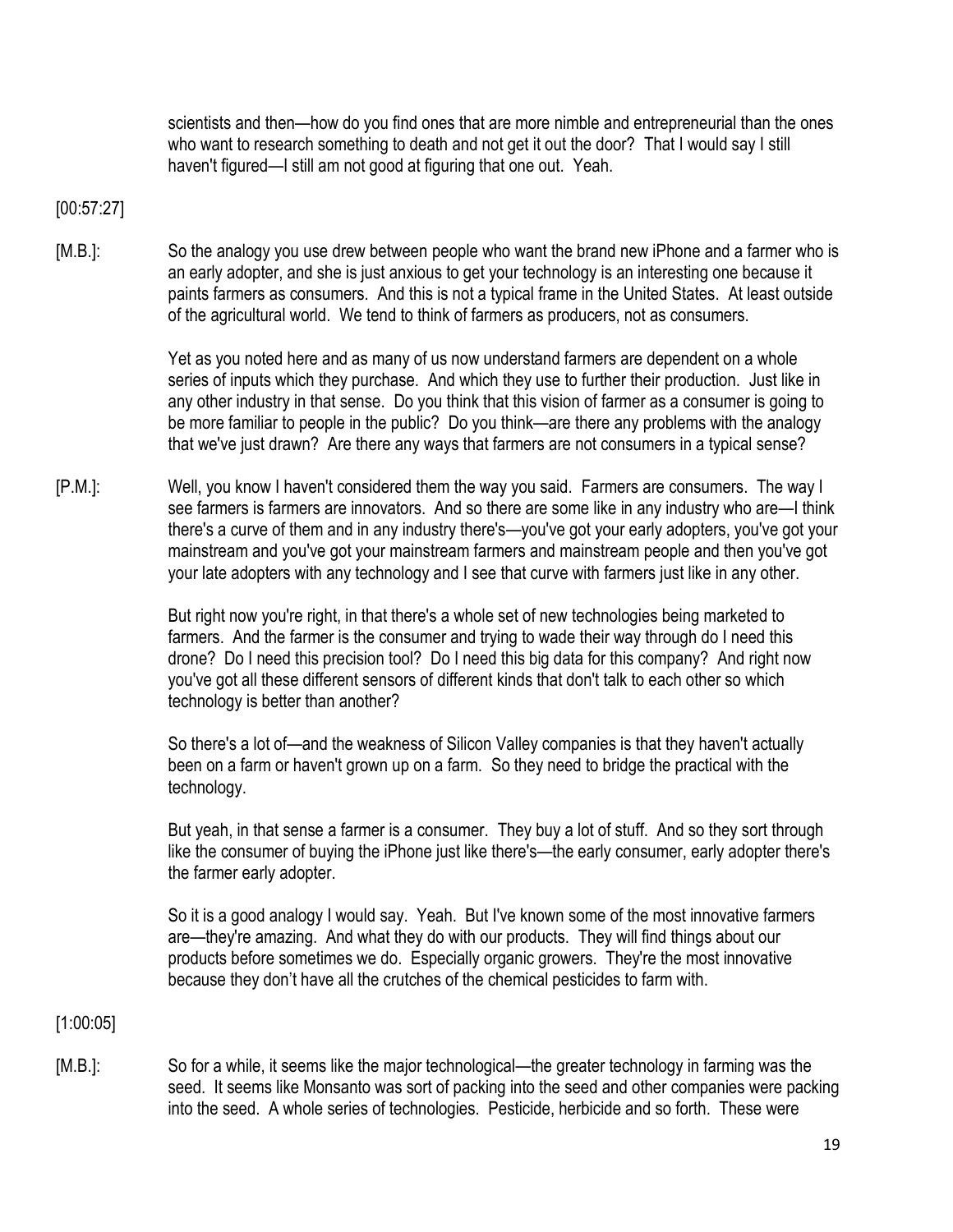inherent inside the seed. Or could be coated onto the seed to enhance its productivity. How is that kind of model of seeds technology the kind of one place shopping it's all there in the seed different from the way, for example, your technology might be deployed?

# [01:00:41]

[P.M.]: Depends on which crops you're talking about. So Monsanto's focused on the big crops corn and soybeans as most big companies are. Whereas most biologicals have been adopted in specialty crops where there are different drivers. So there are human health concerns, there are residues for export, there's resistance, worker safety and so those are different drivers than corn and soybean where it's yield, yield, yield. So why is Monsanto going into biological and why have they invested \$3 hundred million in a joint venture with Novozymes? Because there's a diminishing return on getting yield enhancements through traits.

> And so everybody knows that there aren't a huge pipeline of big new fabulous traits out there, so you have to package something else with chemicals and traits. And that would be biologicals. You can find microbes, and they're rather common of [such as] bacillus that increases yield by a certain percentage and then you can put it as a seed coat or a microbe that kills nematodes. And Syngenta and Bayer have done that with microbes that combined with chemicals are put on the seed for seed treatment and then with these are traited seeds, so you have a package. So that's where for the large crops everyone is going.

> And so it's all about yield production and so—and also some [on] quality. I mean sometimes quality like increased test weight or size but it's yield. Whereas the drivers and especially the crops of fruits, nuts, vegetables and flowers is quite different. And that's where the growth historically has been in biologicals. But today the biggest sales of biologicals are actually on the seed. And to the tune of hundreds of millions because that's where the big acres are.

- [M.B.]: So this is another way for a non-expert like me to think about consumers and producers. Because it sounds like the audience if you will—the consumer for the traditional Monsanto—it's now become traditional Monsanto method. Is the ultimate consumer. The person who purchases the corn or the cotton or what not. That is, it feels like you're saying there's a larger group of consumers. In this case, farmers who have a choice to add or not add biologicals.
- [P.M.]: That's right.
- [M.B.]: In these specialty crops and that it's much more free flowing much more fluid and the story is not yet written.
- [P.M.]: Right. Right. Now on large-acre crops—like there's two companies that control the corn seed. So they're going to determine what microbes go on the seed and where new technology is coming in is that you're going to be able to match the best microbe with the best crop variety. So there'll be microbes that are tailored for individual varieties, and so you're going to get more—what we're seeing on the farm is much more customization based on data.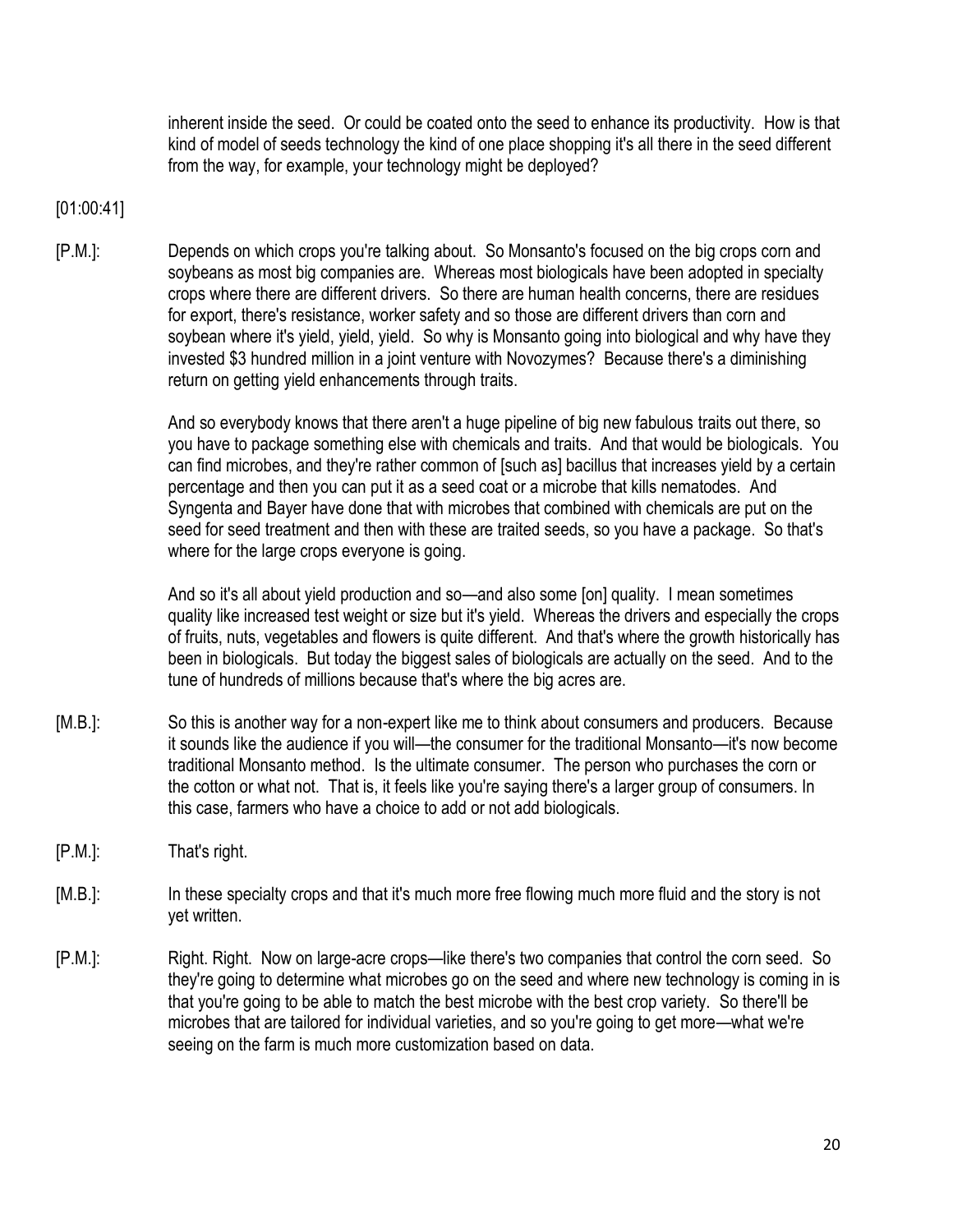So just like—so with the new CRISPR technology coming out there you're gene editing where I'm hearing that Pioneer will be able to make very easily a variety that's grown on 200,000 acres of corn for a specialty grain for somebody—some buyer. And indeed that's in the works.

So you're going to see —instead of varieties being—these big companies being able to just working on the massive tens of millions of acres they're going to be able to more customize to different customers. I think in all of society we're seeing consumer customization. Same things are happening on the farm. And each farm is different. So you know they think it's going to be one size fits all but the farmer will tell you that this part of the field is very different from this part.

So the big data there's a lot more to do on big data. It's not so simple. And microbes change over time and you start characterizing microbes at the start of the season it's very different at the end of the season and so forth. And in season.

So there's a lot of complexity there, but everybody's racing to simplify that technology—that complexity and there are going to be interesting companies and coming out that are going to be providing tools to farmers and farmers will win because they're going to be more efficient, more innovative and have more transparency and data to do what they're doing.

### [01:04:57]

[M.B.]: So one of the questions that have come up repeatedly in conversations about genetic engineering in agricultural biotechnology in agriculture is the who benefits question. And this is particularly fraught when it comes to thinking of farmers outside of the United States. Or even outside of the main commercial crops.

> So here I'm thinking of the—will the technologies that are now being increasingly available to US farmers will those also benefit farmers in Sub-Saharan Africa or the huge numbers of subsistence farmers still in places like India? How might these technologies play into the stories there?

[P.M.]: Well they'll eventually come there. I think—let me look at Brazil and India. They just—I think they just approved Bt Brinjal they call it. It's aubergine or eggplant BT - engineering into that. And so I think—and I think they already have BT cotton so I mean it's coming. It's been more mixed in Africa but because the FAO came out and said and it is I believe this is true - that while GM is a powerful technology for Africa, the farmers can also—small scale farmers, can also do quite well with organic systems. And get as good or higher yield. And more tailored to their local site. And there's a lot of interesting things going on in India and China and Africa. The application of ag tech to production small-scale farming and of course Gates Foundation has been involved in that. So I don't think you have to say you have to have GM everywhere. There are other production systems like organic that can work in those, but it's on more of a small scale farming type diversified operation.

> So but we're—where there's big farms, and you turn into corporate—like in China where the government is moving people of the farm en masse and making this huge big corporate farms, of course, that's a place where GM crops are going to fit very well. But this whole area is fraught with a lot of debate. And I try to stay out of this debate.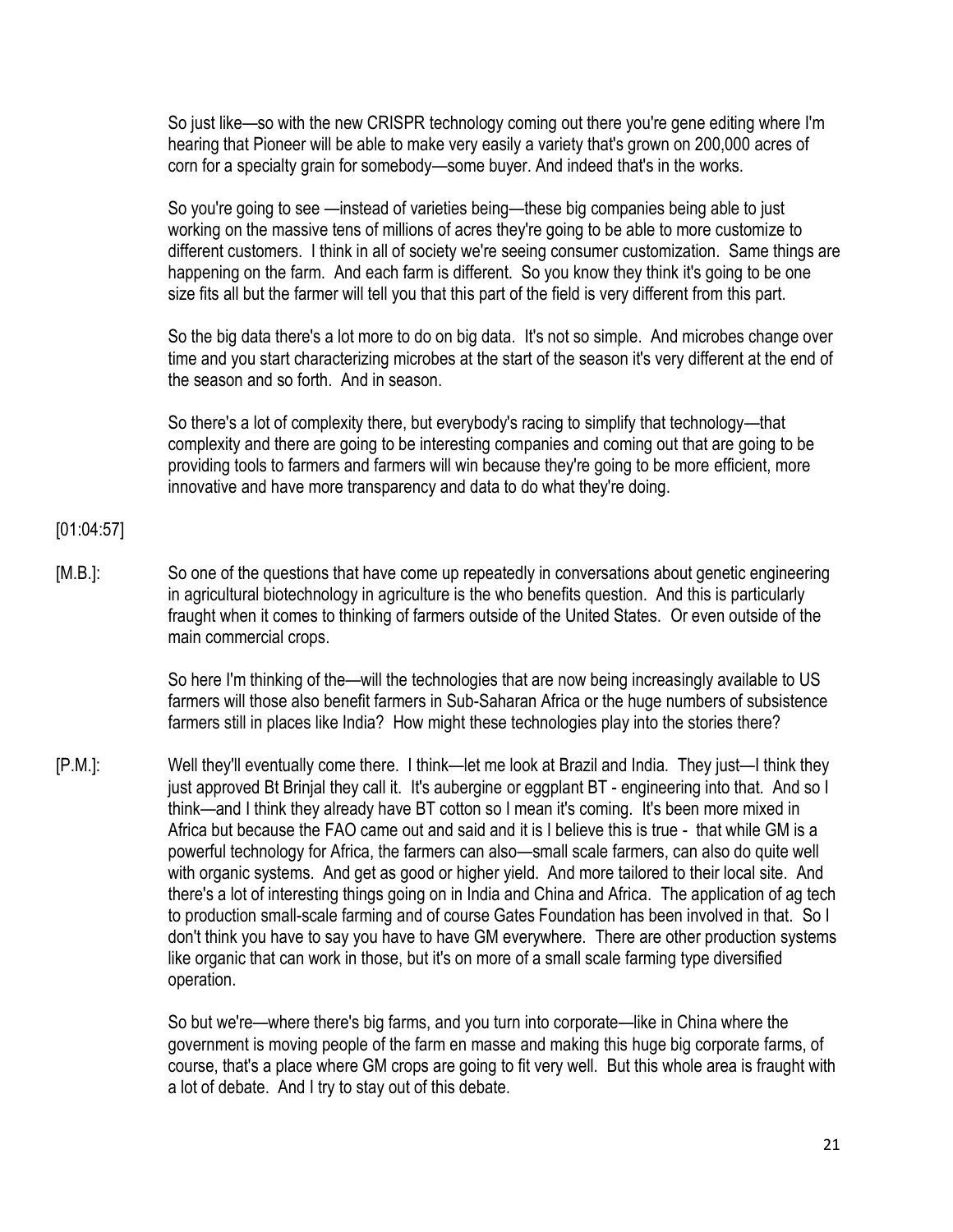But what I do counter is—so if someone on the organic side says GM is all bad I will explain to them that's not the case. And then someone on the traditional conventional side will say there's no science in organic I will argue and say excuse me, but I actually know that's not true. So I do tend to say that there is a big tent for all of these systems and they—there's a place for all of them.

But if you think that you're going to win the argument with the consumer based on facts and science forget it because just think of the pink slime situation. Or cage-free eggs or antibiotics in meat or any of those things. And why do people buy organic food? If you want to snow people with the facts, they're going to say a mom who's new—who has a new baby is going to say, I'm hedging my bets. I don't want all those pesticides. They may have an effect. I don't care if you're going to tell me all these residues are fine and they're regulated by the government. I'm going to hedge my bets and say I'm going to buy organic now.

And that's where it starts. And that's very hard for hard scientists to really understand. But that is the way—that's the way it works. It's a purchasing power through values rather than scientific fact. And I think Monsanto now realizes that and it took a long time for them to realize that with their GM technology.

# [01:08:37]

- [M.B.]: So if you had—if you could tell us your greatest fears for the future of technology in agriculture generally or genetic engineering in particular. What do you think those are? What are your greatest concerns about that? About the future?
- [P.M.]: You know my biggest concern is sustainability of the—whatever system we're talking about. So when you look at what happened with glyphosate-resistant weeds. So weeds developed resistance… so then the next technology is to develop crops that have engineered for resistance to dicamba and 2-4D. There's a problem with that because those two compounds are not as really as safe as glyphosate. So a lot of people adopt whole hog, adopted and really loved glyphosate tolerance – [the safety of] Roundup Ready because of the fact that—I mean there's controversy about glyphosate now. WHO coming out and everything. But generally, people saw that you could reduce the amount of toxic chemicals with GM technology. Like cotton you got rid of all these sprays of toxic chemicals organo-phosphates and carbamates and in one fell swoop with would be BT cotton and with Roundup Ready you got rid of more toxic herbicides [pesticides].

But now as resistance has developed, and you're going back to more of a pesticide treadmill with more toxic chemicals or would I say, less —more higher risk. Then one would say that are you then developing—are you going to be on a genetic treadmill just like you are with the pesticides? Put it out in the market. Resistance happens, use it up, go to the next thing. And farmers always assume that there's another technology coming around the corner. And I personally believe that we should be deploying any technology in a sustainable, durable manner and that includes GM crops.

So it pains me to think that you're going to put out the next generation of BT crops somewhere in Brazil and they're going to use it in that two years you've got—it's gone, and you're just going to use it and then it's done. Or we're going to use up —we're going to—dicamba and tolerant crops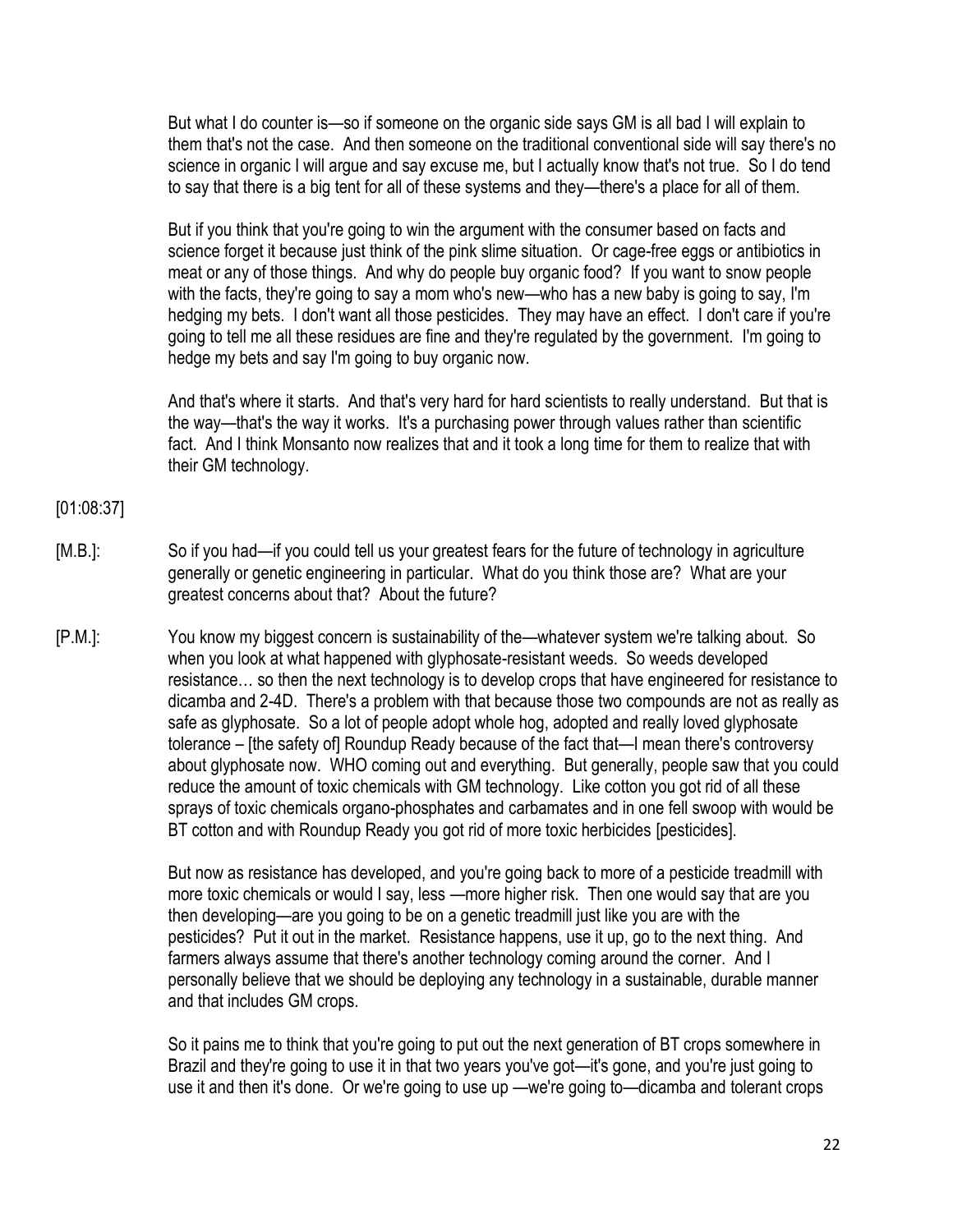and 2-4D crops will have a limited life cycle. Just maximize them and then go on to something else. That is not really how I think durable, sustainable systems should be.

But it is the way it is when you're in a company, and you need to maximize your return on an investment for your shareholders. But there are alternatives. I really think that every new technology that comes out there should be like the BT cotton where we did the refuge that there should be a part of that deployment of that technology that thinks about its sustainability. And that's really—everyone agrees that I think the conversation is now that everyone agrees -- that you need a multiple—multiplicity of technologies. But and that they should be deployed sustainably. We can't do what we've done in the past. We just can't pollute the ground and deploy things the way we have in the past. Pollute water and air and so forth. So I think everyone knows that the systems have to be more sustainable. But where the debate is - what does that sustainable system entail?

- [01:11:57]
- [M.B.]: Okay, then how about the corollary which is what is your greatest hope—or what is a great hope for you about agricultural technology at large or genetic engineering in particular?
- [P.M.]: I do see that a bunch of new entrepreneurs who are not in ag and who do come from Silicon Valley with innovation at speed in models borrowed from Silicon Valley coming into agriculture in a chaotic way now but that will shake it out. That there will be disruption and I really—I'm an entrepreneur. I really like to see that. There will be someone who is the Uber of ag disrupting some portion. There will be—that disruptive technology that changes agriculture fundamentally and shakes up a stodgy conservative system where you have to follow exactly through a certain distribution channel and so forth and how things are done and even the way the land grant system interacts with farmers in a very traditional way. That's all going to change.

And so I think it's a most exciting time to be in agriculture and it's the most exciting time to be an entrepreneur and the most exciting time to be an entomologist or a plant pathologist or a social scientist because we are at the forefront of a revolution in ag. You've got a huge—you've got—the average age of farmers is what? 56,57,58? And so this generation's—that generation is retiring. [Or maybe even older than that.]

But and the new generation, the sons and daughters, are then bringing this new technology and then you've got \$12-\$14 billion in the last year of venture capital and investment going into ag tech. So it's quite a tsunami that's very very very exciting and so the next 10 to 20 years is going to see change like we've never seen it before. And I'm so excited to be at the end of my career—the tail end of my career although I still have a lot of things I could do watching this happen. I mean I've waited a long time.

And the same thing with my technology—the biologicals are being mainstreamed. We're at the tipping point with that, and I've worked my whole career for that, so that gives me a lot of satisfaction.

[M.B.]: So there's a really interesting tension between your desire for sustainability and your entomologist's hat.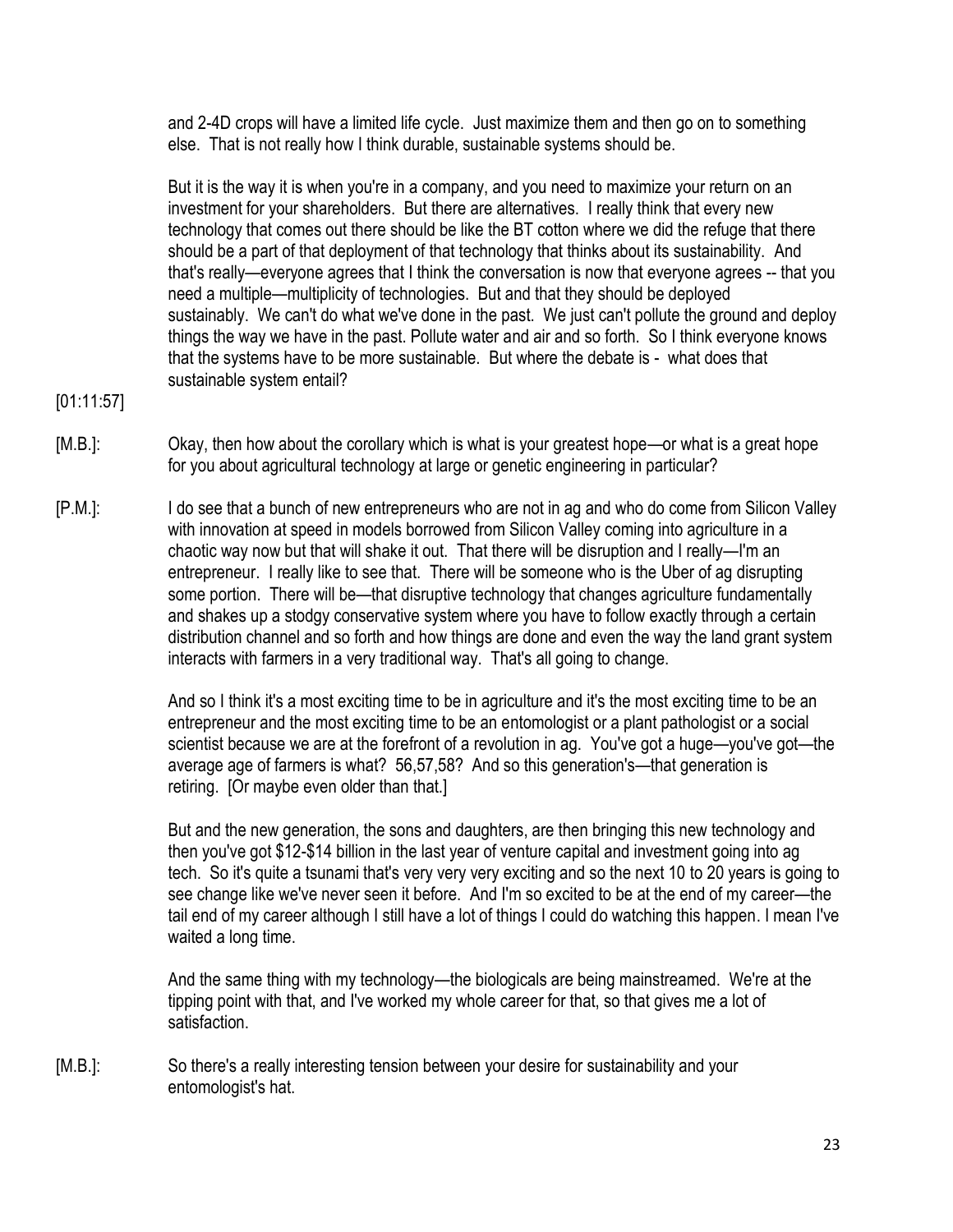- [P.M.]: There's no question.
- [M.B.]: You warned about resistance. And your desire for sustainability and your entrepreneur hat where you look forward to this change, and I'm especially thinking about this in the context of agriculture. Because the history of American agriculture especially the 20th century is such a striving force for stability, consistency for putting a floor under prices, for slowing the rather sudden drop-offs in the number of farmers, farm loss in the 20s and 30s and the 50s. So there's this desire in the 20th century for stability, and I wonder if there are elements of this desire for change that work better in the 21st century in the United States? Do you think in other words our agricultural system is ripe for these kinds of fresh starts that you're describing?

# [01:15:12]

[P.M.]: Yes, because we live in a digital world now and so you can measure and blueprint and digitize everything. So the ability to have data has changed everything. So I mean the time that you're talking about historically you didn't have data to manage a farm. But now—you had data but it was pencil and paper, and you walked the farm. But now when you have the advent of the digital tools it really changes that game.

> So I don't think it'll disrupt farming to the sense that farming in unstable but it will—those—I hear it in the Midwest now. We're at \$3.80 per bushel corn. Whereas just a few years ago it was \$8, so there's a lot of older farmers who are traditional farmers who are good farmers, but they can't make it with \$3.80 corn, so they're just going to say okay, I'm going to sell my farm.

> And so there will—there is a shakeout, and there will be—continue to be a shakeout and why is California typically survived, big ag in California survived especially crops when we've never had subsidies to speak of. And the subsidies have gone to corn and soybeans. And specialty crops haven't gotten subsidies to speak of. They have some other incentives now, but they hadn't in the farm bill. Because California farmers are darn innovative. They've always been—and then you've got them competing with cheaper Mexicans and Mexico farming, and labor was much cheaper, and everything but California farmers seem to manage to always survive.

> But farms have gotten bigger. So what you have big farms what will always be successful and little—you've got a lot of little farms now. A lot of young people starting organic farms—local farms and farm to table and community supported agricultural boxes that consumers subscribe to. All kinds of stuff going on at the local organic level of small farms. That's a very robust healthy ecosystem now. And then at the big consolidation of farmers where—who's getting squeezed now are the middle size farms. That's where the big—the family farmers are losing, and that's where some angst is. But it's really hard—it's really going to—this trend is just really going to be hard to stop. Especially because there is this renaissance of small local urban farming going on that's quite exciting.

- [M.B.]: I have a few—a couple of concluding questions to ask you but before I do that I wanted to ask Brad if he had any questions he wanted to ask.
- [B.H.]: I don't. I had one, and then you followed it up, or you actually answered it. I—maybe what's the bug in your—is this the beetle that you studied or is this significant in any way?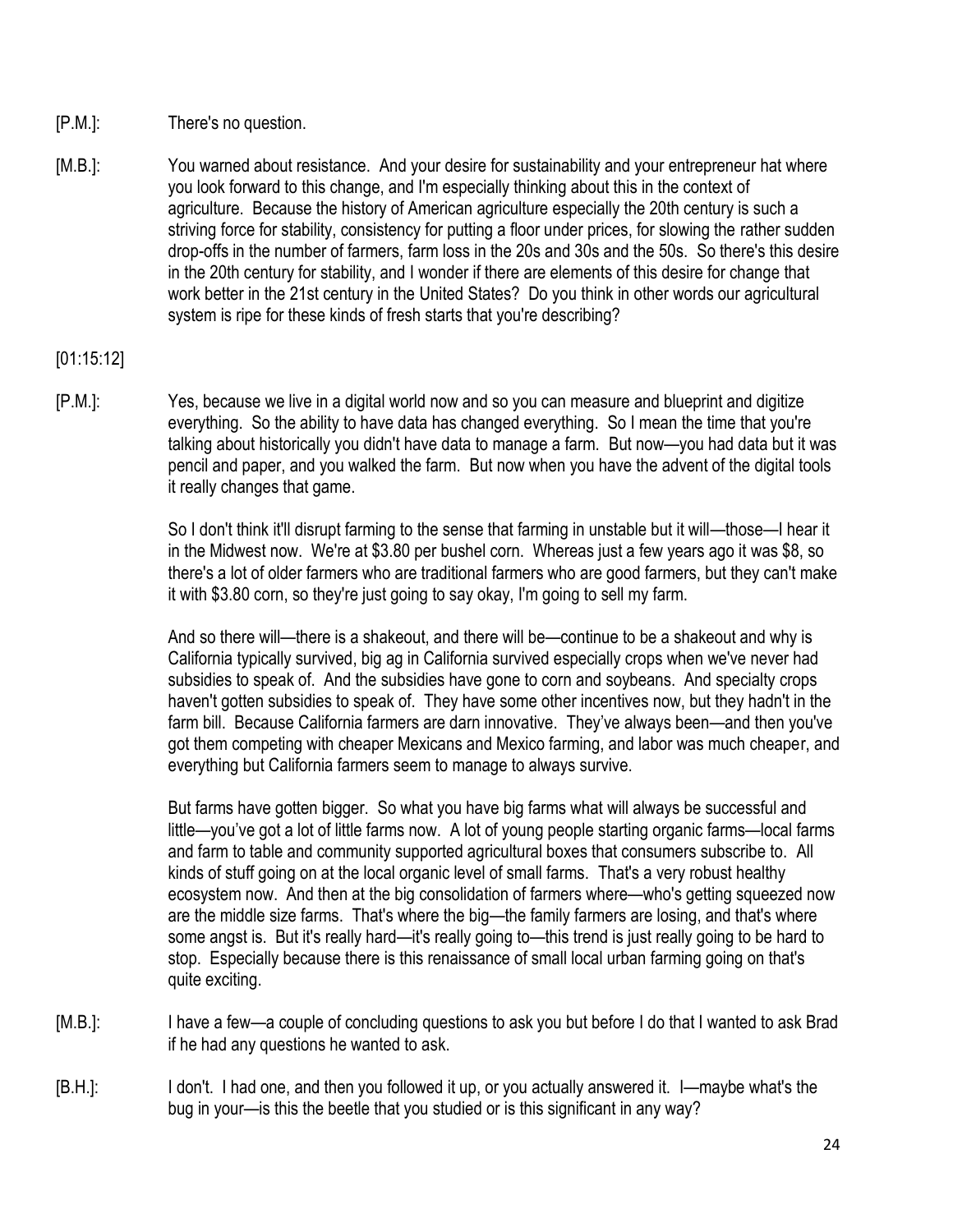[P.M.]: No, but as an entomologist and passion about what I do I do wear insects. I have insect earrings. I have an insect bracelet, and I do have—but this I got from China. And it's a squash beetle, but I have a number of these with different insects in it. And I always wear an insect—I always wear insect jewelry on myself. It's kind of a trademark.

[01:18:30]

[B.H.]: And these are—that's a pest insect?

- [P.M.]: This is. This is a pest. This is a squash beetle. I'm assuming it's a Chinese squash beetle because I bought it in China from a street vendor. I bought a whole bunch of them, and I wear different ones, and I had to laugh -- I was at a—leave it to a party of entomologists. UC Davis entomology party and I walk in, and I had another one on, and this entomologist comes up and goes "oh my God. You have a necklace that has a soapberry beetle". And I went oh, for God sakes. It was like, you're kidding me. And he said I've never seen a soapberry beetle in the United States. Soapberry bug, excuse me. Bug, not beetle. And he was so excited it was the talk of the whole party because I had a Chinese soap [berry bug]—and it was an introduced pest -- from—it came in on some nursery stock on soapberry trees and then came into the US and he was studying it…his research project was the population dynamics of the introduced soapberry bug. Too funny.
- [B.H.]: Maybe I'll ask one more. So you mentioned at the very beginning your father sprayed and that had a big impact on your life early on. What else as you've moved throughout your career has played an important—has played probably—any really important role in really motivating you and keeping you—because you do seem driven. Obviously with your record of your career. What is it that keeps you going?
- [P.M.]: What is that keeps me going is…. the—everyone thinks that I'm one of those serial entrepreneurs that just likes starting up companies and then moving on. No, I only moved on from each company because I wasn't finished with what I needed to do. I have to see these products adopted. And so the science of discovery part is exciting. Really coming up with new things. But that's relatively easy to discover a microbe in my book. To discover a microbe that has a biological activity and can kill a pest, it's much harder to get it developed and then adopted.

And so I still have a lot of ideas about how better to get our product adopted and how to get these new technologies adopted. Listening to farmers and going out to—what keeps me going and what influences me most is talking to farmers and customers about their needs and what they want to know about these type of products and how they would deploy them. And I do truly believe that a product like what we have—a number of our products are completely safe to bees and humans and other non-targets—the more probably more politically correct would be say "low risk". Because you're not supposed to use the "safe" terminology but "low risk". So why not see that biologicals could be the base of the entire crop production system and pest management system. And then you only dial in the other chemicals when needed.

So you turn the whole system on its end. And I think that certainly can be done with the kinds of discoveries we've had. And I believe that our company has discovered some things and that no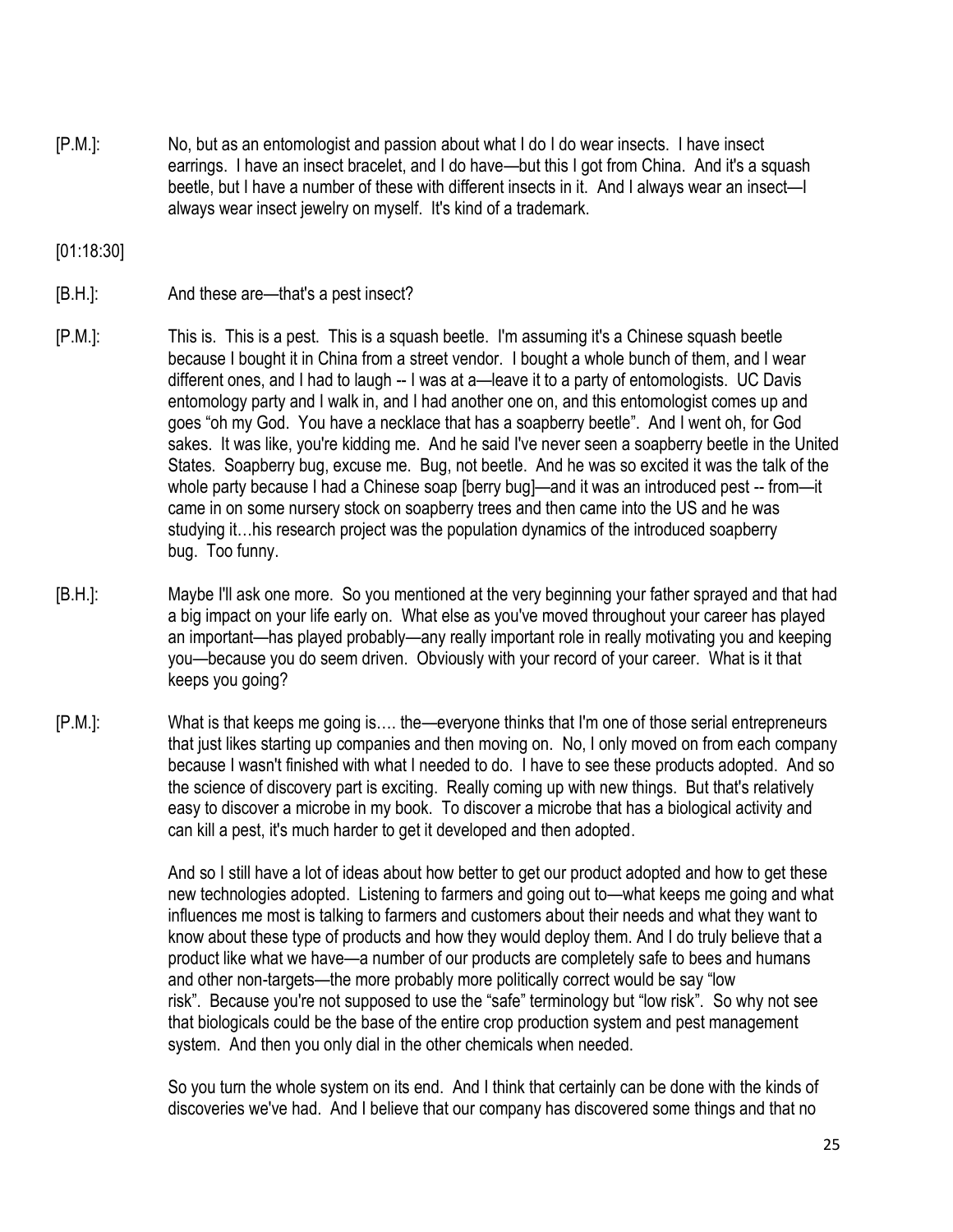one else has that are really truly earth shattering. We haven't proved them yet. We still have a ways to go to prove in the marketplace. The commercial success of them but we're at the early stages of that. But I mean we have the ideal too—ideal insecticides. They're broad spectrum, but they don't harm other organisms. They're non-polluting and yet they kill a broad range of pests. Same with our nematicide, our fungicide and then I'm working on a very interesting herbicide.

So my goal would be to get an organic herbicide that can transform organic farming because the single biggest cost of organic production is weed control. And every farmer surveyed [says] number one [need is] weed control. And why so many conventional growers don't transition to organic weed control. It's too hard. So you have to still hand hoe and these other ridiculous things like flaming and vinegar. So coming up with new tools for organic farming that would transition many more acres is a personal goal. And we—and it happens that we found some very interesting technology to do that. So the products just keep going. And developing products and transforming production systems is what keeps me going.

- [M.B.]: Well here's the second to the last question. This effort—this archive is an attempt to capture critical voices in the history of genetic engineering and agriculture. And in biotechnology in agriculture. And we wonder who else you think we should talk to?
- [P.M.]: Let's see.
- [M.B.]: And they might be opponents as well as.
- [P.M.]: You should talk to Robb Fraley
- [M.B.]: Why should we talk to Robb?
- [P.M.]: Well, because he's a key figure. I mean he's been chief technology officer at Monsanto forever. And he was there in the early days as my boss for a time—a short time when I was there. And I think Monsanto is the way Monsanto is, is because of Robb Fraley. The cultured DNA of Monsanto is because of Robb Fraley as chief science officer, chief technology officer. And he's probably one of the most influential people in—certainly in who Monsanto is but in the how Monsanto has deployed GM crops. So I think that would be one. If you could get him to get off his script in being 100 percent pro-GM and see. That would be tough, though. But he would be one.

I noticed you're talking to Mary-Dell Chilton. She's a pioneer. Let's see who else? Oh, have you talked to Chuck Benbrook? You have to talk to Chuck Benbrook. So Chuck Benbrook is the one who writes about how GM crops don't increase yield to the level that everybody says. And he worked—he was hired by Consumer's Union for a while to do a detailed scientific analysis on this yield question of do GM crops increase yield? And to come up with all the—a real analytical view of it. And he's very controversial and very opinionated, but he also was—works for the organic center in debunking—every time someone comes up with a myth about organic food he debunks it scientifically. And so I love reading his stuff on the organic center's website because he used science to do that. But because of that, he's very polarizing, but it would be really good too—he's not like me where I have to sell products to everybody and bridge all of these worlds. He's more okay, I'm in this vein and so he'll—and he will give you the view—well he does bridge it. He knows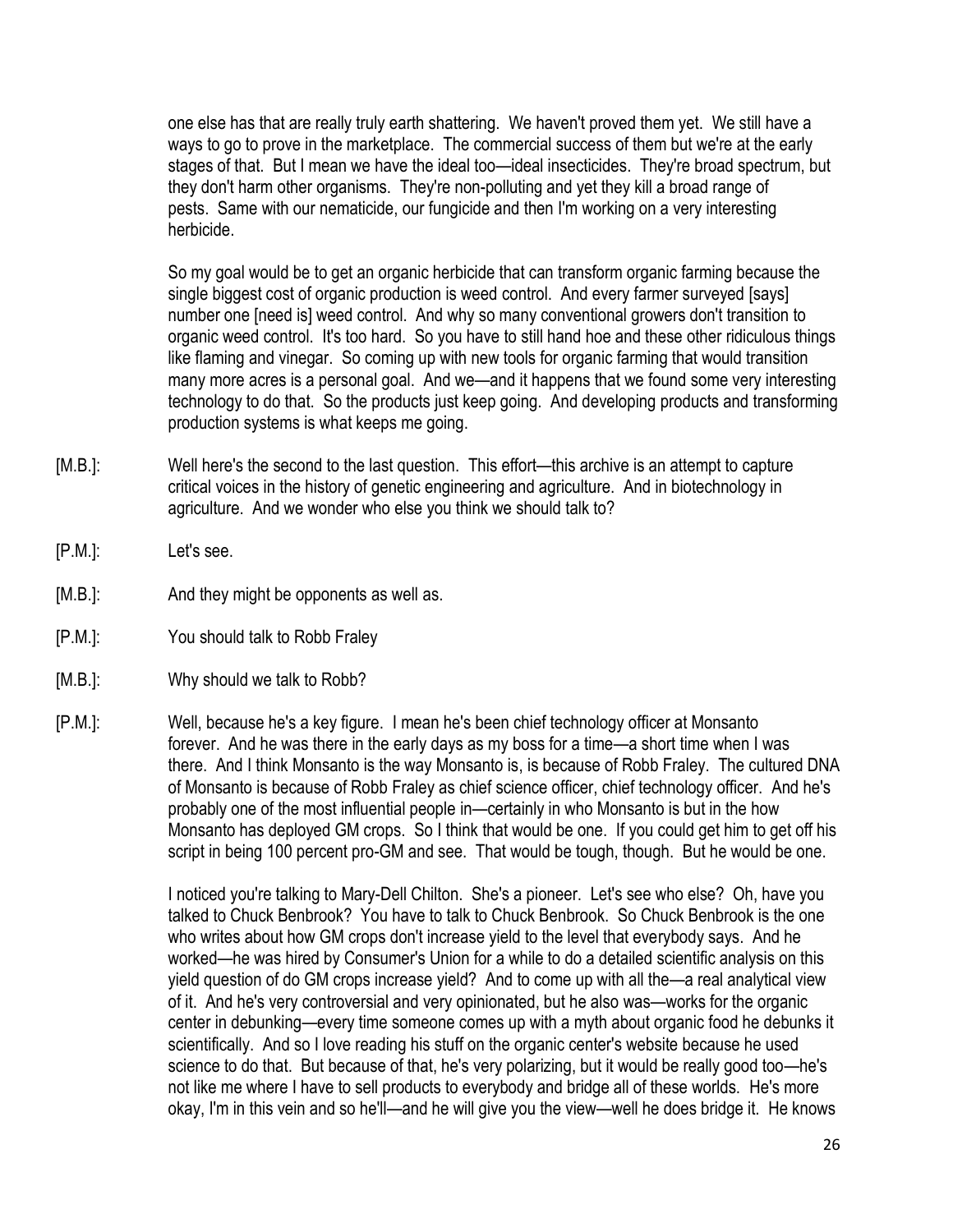a lot about—because he's done that analysis of GM crops but he also then works in the organic industry, so he'd be a really good one.

[01:01:25:52]

- [M.B.]: Okay, well here's the last question. What question should I have asked that I didn't ask today? Is there a topic that you think we should have asked you about with your experience and your skills and your knowledge that we did not touch on?
- [P.M.]: Well, you've covered a lot of ground. So I'm trying to think is there anything. You know what we didn't talk about too much was the—we did a little bit but the consumer influence on the food channel and their drive to sustainability and the metrics they're imposing on farmers.

So one of the things I'm seeing more and more is Unilever, Wal-Mart, Costco, Sysco the big food distributors whatever part of big food you are because of the consumer pressure on them they are then dictating to what the farmer has to do and they're—there's this—I know some farmers who have to comply with four different sustainability metrics from different food companies. So there's an area where what is the definition of sustainability?

There's an entity called Field to Market that is trying to define that. It's very controversial because there's a lot of voices at the table. And when you have a chemical company that doesn't want to see sustainable as reduced pesticide and then GM is part of sustainable. Is it or isn't it? And then you have all those other voices at the table.

So but there's no question that the companies that are consumer companies that sell directly to consumers are calling the shots when it comes to farmers. So I don't know if you saw, but a shareholder group has been after Monsanto. I'm sorry, after McDonald's, they're called—there's Toxic Taters and then there's the Bard College and the nuns group of shareholders and who think that the french fries, that McDonald's french fries they haven't done in potato production to reduce chemicals in potatoes.

So there's just an example and then of course at the whole animal welfare side where big food is on—and other consumer companies. It's also in shampoos, and other household products are under a tremendous amount of pressure from the consumer. So with today's social media, times have changed. There's a nanosecond between a consumer and a company now because they can put something on a blog or somewhere and it travels around so quickly.

So times have changed, and one of the things we didn't talk about but is a big area is the whole use of social media and how that is making a consumer-directed farmer and farmers adopting—I know a lot of farmers who are—they have their own Facebook pages and their own Twitter feeds and everything. Because they're connecting directly to consumers to draw in more customers. So there's a lot of things changing and that whole sustainability [focus], big food imposing things on farmers and then the impact of the consumer directly to farmers. We could spend a whole number two hours on.

[B.H.]: Well, who will have the biggest impact on the future of farming? Will it be the consumers or will it be the scientists?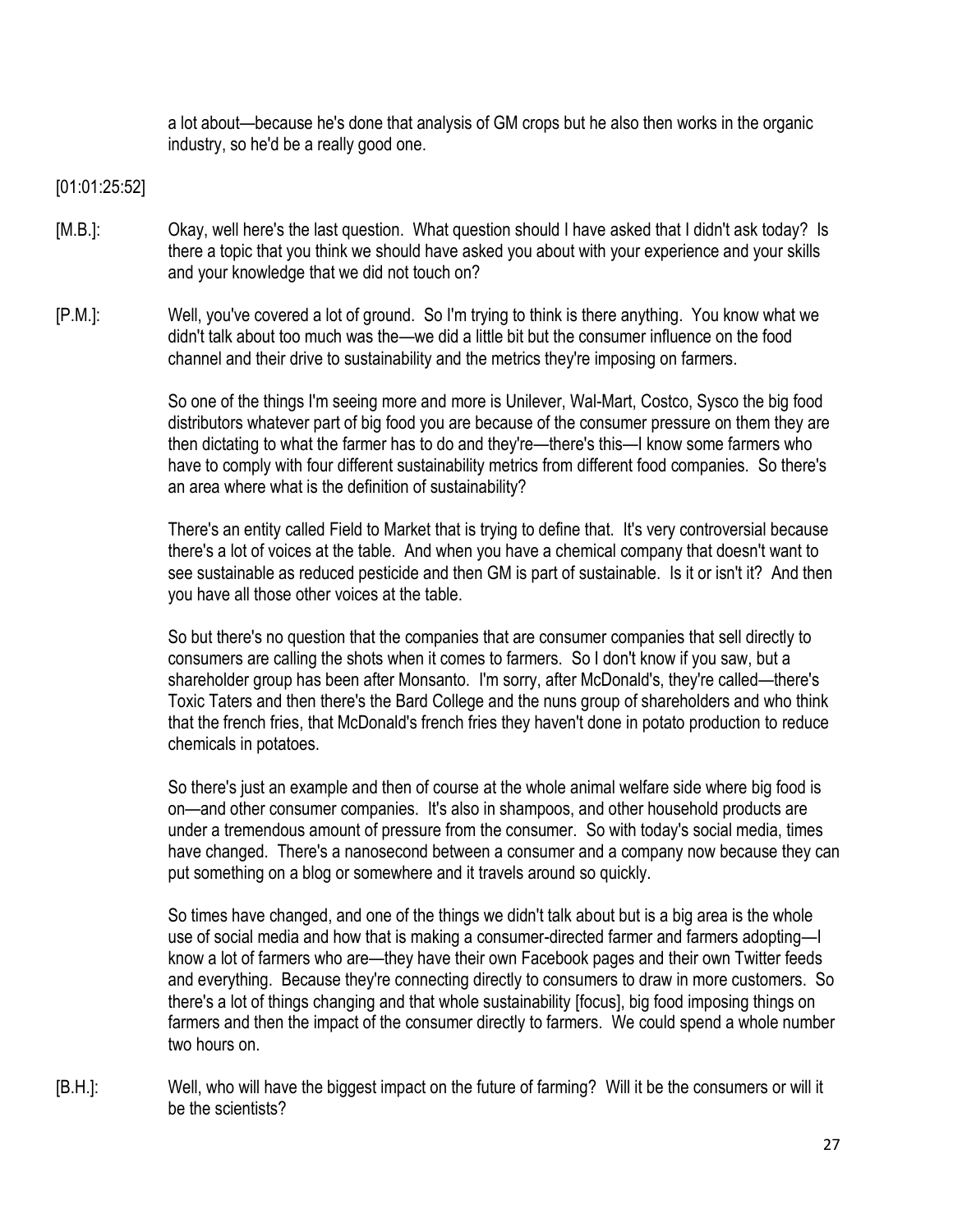- [P.M.: Consumers—it will always—the consumer rules. And the consumer—
- [B.H.]: Are you worried about that?
- [01:29:21]
- [P.M.]: No. I'm not because I mean there are some cases where—well like in the pink slime situation where—or the one in California where we had the—here's a good example. So comes up there's a consumer driven ballot initiative to give chickens enough space. So UC Davis comes out—in egg laying hens. So UC Davis comes out with this study that says - debunks this whole thing and says you don't have to give chickens this much space. It's not scientifically correct. They published a study. Consumers yawn and I told my husband who is not a scientist about the UC Davis study and he says, I don't care what they say. Chickens should have more space. I'm voting for it. I'm going like oh, my God. Voila!. Here you go in my own household when he's living with a scientist. He doesn't care. He did not care to listen to the scientist. Chickens should have more space.

So yes, that is—that consumer view is fraught with all kinds of things if you're a scientist. But live with it. I mean that's how consumers make decisions. It's through values, passion, beliefs, ideas. That is not going to change. So the challenge for scientists is understanding that and then connecting with that. So I have an easier time because I have a company that develops natural products that are safe and environmentally responsible. So I have an easier time connecting to consumers. But those companies like Monsanto they have a harder time. But it can be done.

- [B.H.]: So it seems like facts and values are in agreement in your company but maybe not so much in some others, and that's where the—
- [P.M.]: That's right. It's harder for a big chemical company. Harder for a GM company to connect with the consumer in that regard. Not impossible but it is certainly—it certainly is harder.
- [B.H.]: I mean I think from a human side chickens should have more space. But maybe from the scientific, it's not proven but still it just feels right.
- [P.M.]: It does. It does.
- [M.B.]: It feels right now, but I think what's so interesting is that values and facts align, but that changes over time.
- [P.M.]: It does change. It does change.
- [M.B.]: So whether people think chickens need more space in 2015 that may not be how they felt in 1915. Or in 1965. And what counts as more space?
- [P.M.]: Well, that's the question. How much space is good? Because there'll be someone—someone will tell you from the scientific community that free range is horrible and they get—or cage free is horrible because they'll be pecking at each other and they get more diseases and so forth and so forth. So but again the consumer says I like the idea of cage free or more space.